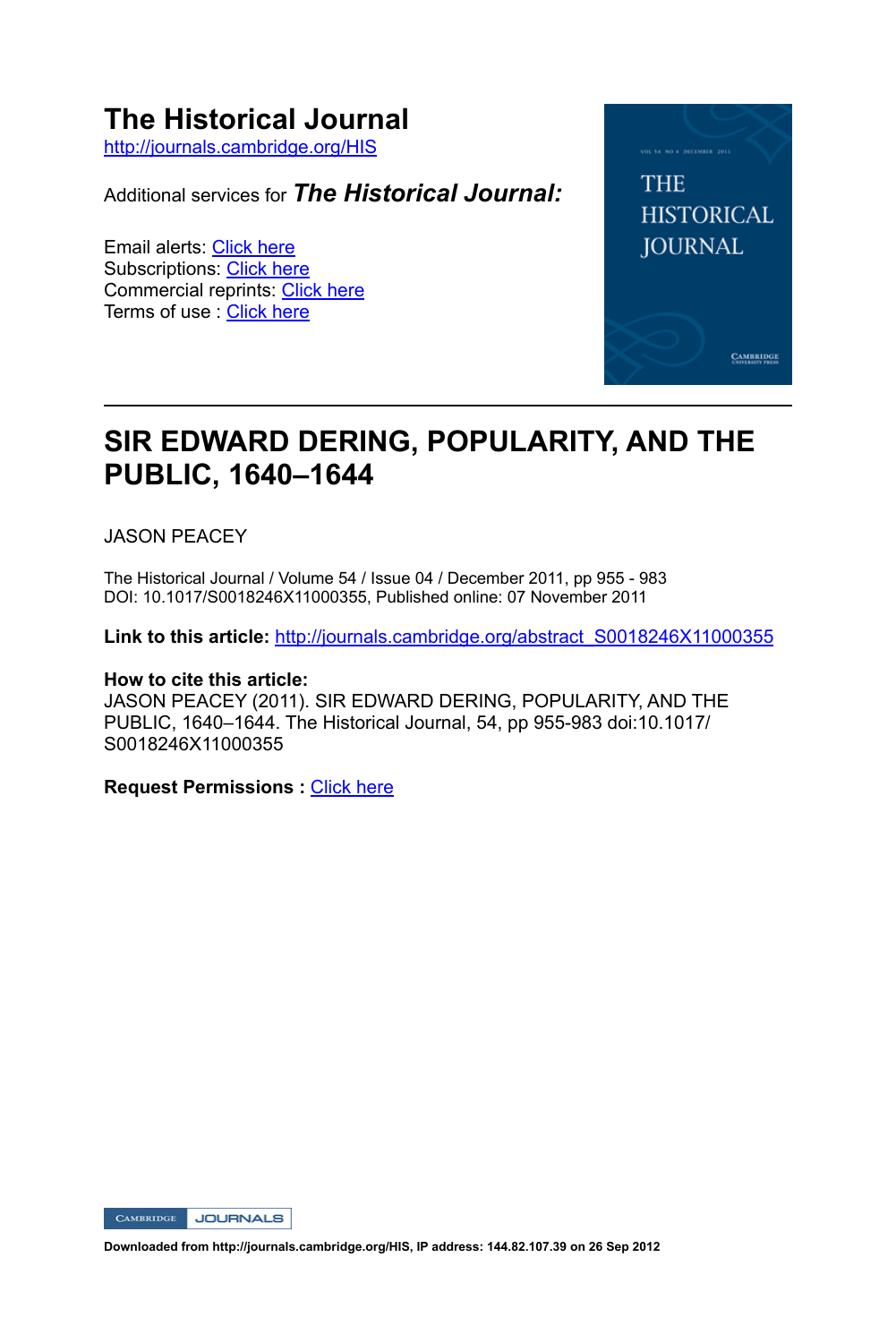## SIR EDWARD DERING, POPULARITY, AND THE PUBLIC,  $1640 - 1644*$

JASON PEACEY

University College London

ABSTRACT. This article reassesses the political career of Sir Edward Dering  $(d. 1644)$ , a prominent but extremely controversial MP during the Long Parliament, who has fascinated historians because of the way in which he appears to have 'defected' from the cause of political and religious reform, who was eventually expelled from the Commons for publishing his parliamentary speeches, and who briefly flirted with royalism before making a humiliating return to Westminster. It does so by focusing upon his relationship with the public, in terms of how he courted popular support in order to secure election, and how people followed his subsequent parliamentary career, not least through the circulation of scribal and printed texts. It highlights how constituents (and others) responded to such activity, not least by making clear what policies he was expected to promote, thereby revealing that Dering's career was driven not just by his own political and religious views, but also by ideas about his role as an MP, and about his relationship with his constituents. Dering thus provides a rare opportunity to scrutinize the dynamic relationships between MPs and the public, thereby revealing hitherto neglected evidence about transformations in political culture and ideas regarding representation.

In an early example of the newspaper obituary, Mercurius Civicus marked the death of Sir Edward Dering in June  $1644$  by describing the former MP as 'that English Seneca ... a man of known and eminent parts and inferior to few or none in these modern times, for eloquence of writing'. Nevertheless, it also reminded readers that he was 'subject to error as well as other men', reflecting an opinion which had become common since  $1642.$ <sup>1</sup> In that year, John Vicars claimed that Dering was 'a scholar and witty acute rhetorician', but concluded that he had 'an ill-affected heart'. Dering, to whom Vicars had dedicated his pamphlet attacking church images and defending iconoclasm, was now accused of being one of those 'who at the beginning and for some continuance

Department of History, University College London, Gower Street, London WCI 6BT j.peacey@ucl.ac.uk

<sup>\*</sup> I am grateful to Dr Bill Bulman, to members of seminars in Cambridge, Liverpool and London, and to delegates at the North American Conference of British Studies in San Francisco, for generous and helpful comments upon earlier versions of this article.<br>  $^1$  Mercurius Civicus, 57 (20-7 June 1644), p. 555. For other notices of Dering's death, see:

British Library (BL), Add.  $70887$ , fo. 8v; Bodleian Library (Bodl.), MS Top.Oxon.C.378, p. 408.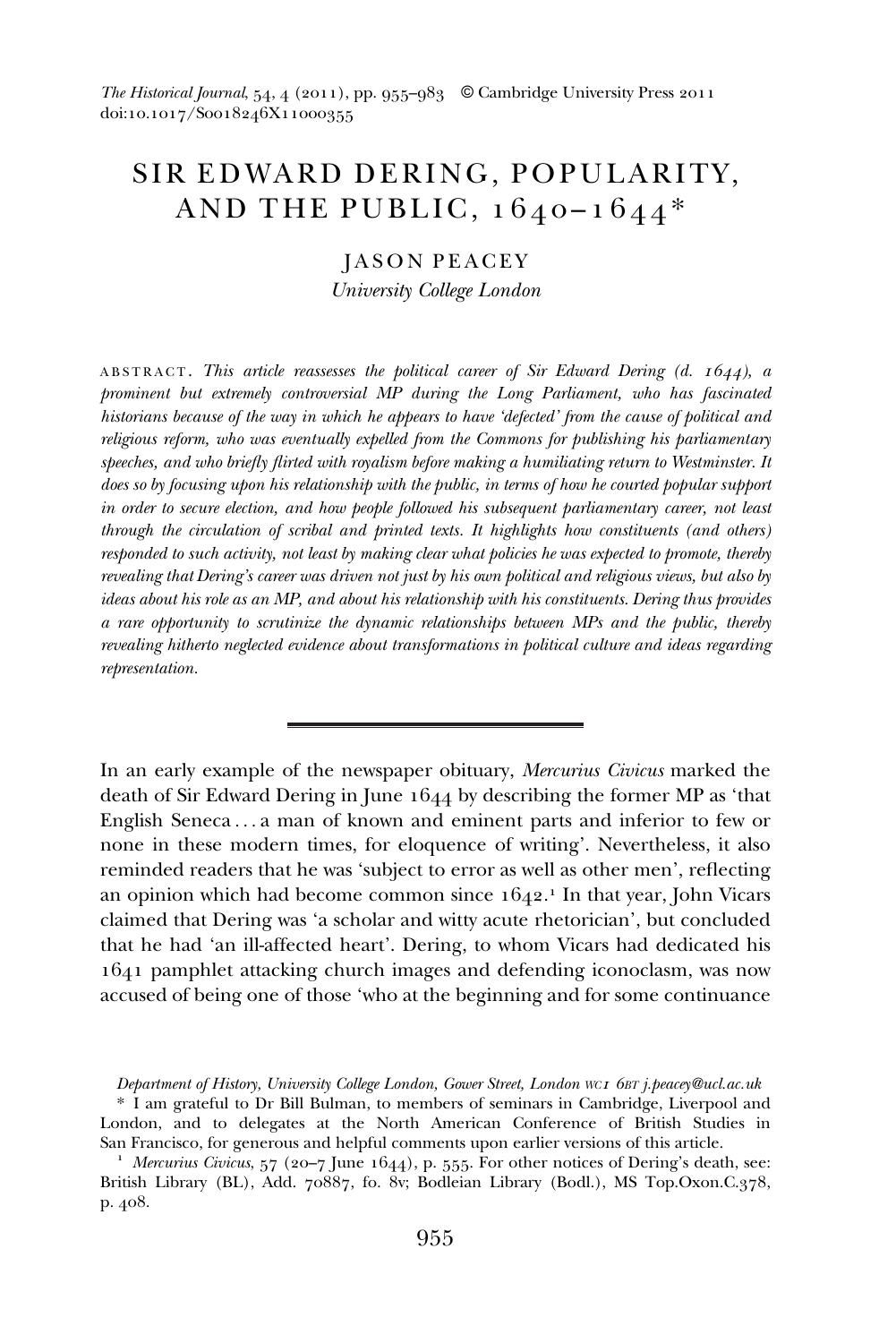### 956 JASON PEACEY

of this parliament was well reputed and reported of, but [who] at last broke out into a most violent and virulent opposition' to the 'pious proceedings of the parliament'.<sup>2</sup> Another author was more blunt: Dering was an 'apostate'.<sup>3</sup> The question of Dering's 'defection', and the need to understand his religious and political beliefs, has proved to be of enduring interest to historians, and it is difficult to do anything other than conclude that the position he supported in  $1640 - 1$  was inconsistent with that with which he subsequently associated himself.<sup>4</sup> This article explores less well scrutinized issues regarding his career, moving away from a fixation with his own beliefs to develop a dynamic understanding of his relationship with his contemporaries. Vicars claimed that Dering betrayed the cause by 'printing and publishing a book of all his former and later speeches in parliament', whilst others also bemoaned such publications on the grounds that they were produced 'to infect the people and fire their minds'. Dering was attacked, in other words, as one of the 'popular speech makers'.

Such comments highlight the possibility of interrogating Dering's political career with questions concerning his attitude towards the public, and regarding his own reputation. 'Popularity' has proved a fruitful way of exploring early Stuart political culture, both in terms of those for whom it was a threat, and those who sought to defend reputations, capitalize upon contemporary fame, and mobilize popular support, as well as manipulate public opinion. It feeds into wider discussions of early modern attitudes about public debate, particularly through the medium of print, regarding the status and obligations of 'public' men, and concerning the relationship between MPs and their constituents.<sup>6</sup> Faced with only limited documentary evidence, however, it has

<sup>2</sup> J. Vicars, *The sinfulness and unlawfulness* (1641), sig. A3; J. Vicars, *God in the mount* (1642), p. 84. All pre-1800 works were published in London, unless otherwise stated.

<sup>3</sup> Persecutio undecima (1648), pp. 17–18.<br><sup>4</sup> D. Hirst, 'The defection of Sir Edward Dering, 1640–1641', *Historical Journal*, 15 (1972), pp. 193-208; S.P. Salt, 'The origins of Sir Edward Dering's attack on the ecclesiastical hierarchy', Historical Journal,  $30 \ (1987)$ , pp. 21-52; W. Lamont, Godly rule (London, 1969), pp.  $87-92$ ; W. Lamont, 'The squire who changed sides', *History Today* (May 1966), pp.  $349-55$ ; J. Maltby, 'Approaches to the study of religious conformity in late Elizabethan and early Stuart

<sup>5</sup> Vicars, *God in the mount*, p.  $84$ ; *Persecutio undecima*, pp. 17–18.<br><sup>6</sup> K. Fincham and P. Lake, 'Popularity, prelacy and puritanism in the 1630s: Joseph Hall explains himself', English Historical Review, 111 (1996), pp. 856-81; T. Cogswell, 'The people's love: the duke of Buckingham and popularity', R. Cust, 'Charles I and popularity', and P. Lake, 'Puritans, popularity and petitions: local petitions in national context, Cheshire,  $1641'$ , all in T. Cogswell, R. Cust and P. Lake, eds., Politics, religion and popularity in early modern Britain (Cambridge, 2002), pp. 211-34, 235-58, 259-89; T. Cogswell and P. Lake, 'Buckingham does the Globe: Henry VIII and the politics of popularity in the 1620s', Shakespeare Quarterly, 60 (2009), pp. 253-78; E. Shagan, 'Popularity and the  $1549$  rebellions revisited', English Historical Review, 115 (2000), pp. 121-33; P. Lake, 'The politics of popularity and the public sphere: the monarchical republic of Elizabeth I defends itself', P. Hammer, 'The smiling crocodile: the earl of Essex and late Elizabethan popularity', and R. Cust, 'The "public man" in late Tudor and early Stuart England', all in P. Lake and S. Pincus, eds., The politics of the public sphere in early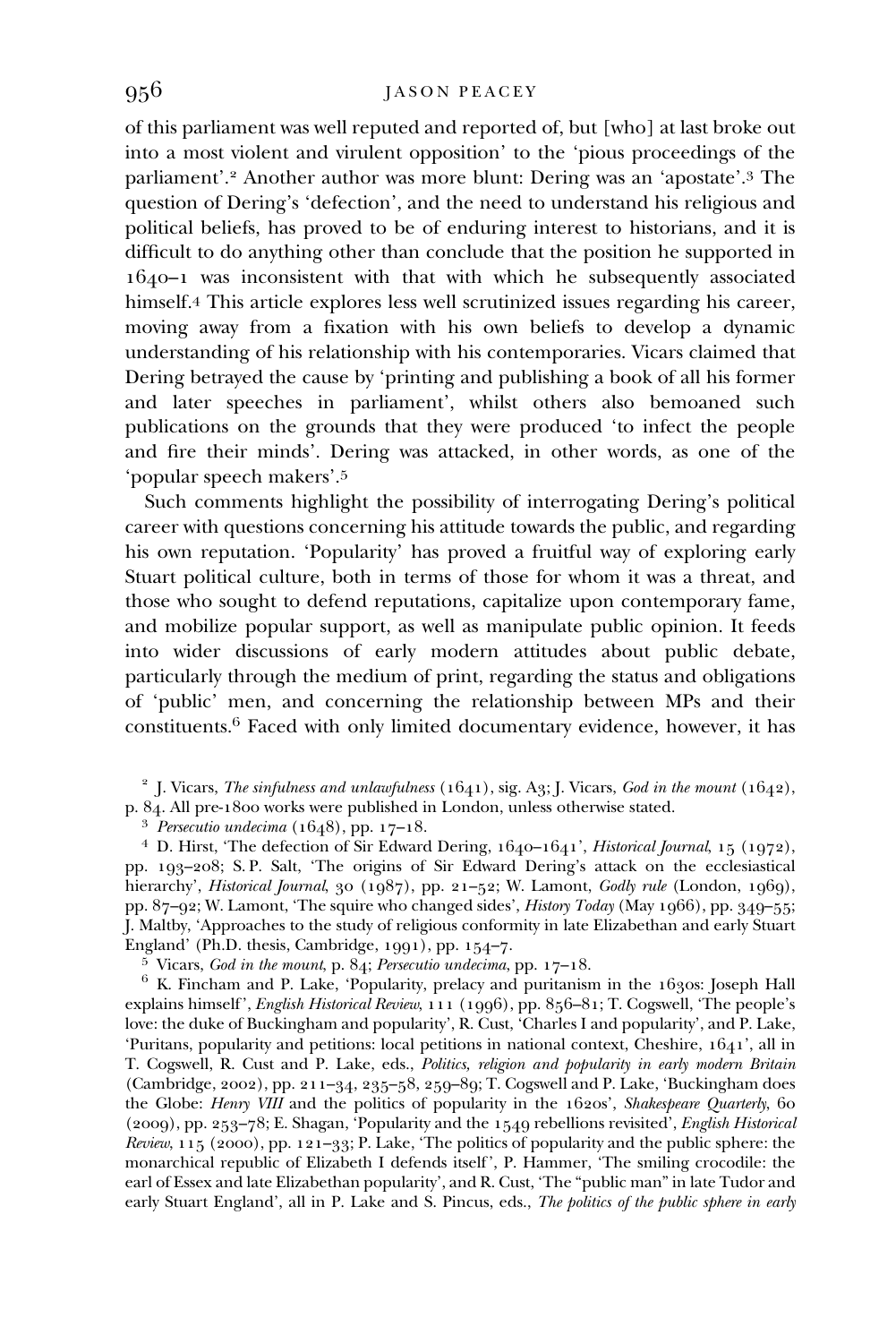proved difficult to analyse the dynamic relationship between politicians and their audience in detail. Dering provides a means of achieving precisely this, and what follows examines how he became a 'public' individual, the extent to which he sought public attention and popular approval, and whether he was influenced by public expectations. It also explores ways in which contemporaries were influenced by their perception of his beliefs, and by their knowledge of his political life. Indeed, central to this article is analysis of how Dering's parliamentary performance was reported and publicized, and how people outside Westminster responded to Commons proceedings, and sought to influence MPs. Dering's public life raises important questions, in other words, regarding contemporary attitudes towards popular participation and the responsibilities of politicians, as well as about the role of print in political life.

These issues and ideas have been touched on either inadequately or tangentially by Dering's biographers, despite going to the heart of the relationship between politicians and the public in early modern society.<sup>7</sup> Dering's 'defection' has certainly been analysed in the context of his being 'exposed to the ... fears and beliefs of men of varying stations in his county', but our appreciation of Dering's public life remains superficial and occasionally misguided because of a crucial misunderstanding regarding the way in which he responded to the expectations of, and lobbying by, his constituents. This article will build upon Derek Hirst's recognition that Dering was a willing instrument of local puritans in the opening months of the Long Parliament, but challenge his claim that Dering changed his attitude towards the public, and that he believed that public opinion ought to be consulted only when it 'accorded with the MP's own predilections'. It will show instead that Dering strove to honour the demands of, and to respond to pressure from, those who had elected him and whose views were closest to his own, even if this sometimes proved to be extremely difficult. It will re-evaluate, in other words, Dering's ideas of representation. Scholars now recognize that representation has tended to be discussed in terms of the extent to which elections were politicized, the size of the electorate, and changing attitudes towards the franchise, and Mark Knights has reconnected parliamentary politics with 'public politics', and demonstrated that ideas about representation were in a state of flux in the late seventeenth century. Nevertheless, Knights's analysis focuses largely upon formal and collective expressions of public opinion, in the form of petitions, addresses, and electioneering, rather than on ad hoc interaction on a more personal level.

modern England (Manchester, 2007), pp. 59-94, 95-115, 116-43; R. Cust and P. Lake, 'Sir Richard Grosvenor and the rhetoric of magistracy', Bulletin of the Institute of Historical Research, 54 (1981), pp. 40–53; D. Hirst, *The representative of the people*? (Cambridge, 1975), ch. 9.<br>
<sup>7</sup> Hirst, 'Defection', pp. 194, 201, 207–8; Lamont, *Godly rule*, pp. 87–92.<br>
<sup>8</sup> Hirst, 'Defection', pp. 197, 199, 200, 201, 20

<sup>11 (1939),</sup> pp. 23-40; Hirst, Representative, M. A. Kishlansky, Parliamentary selection (Cambridge, 1986); R. Cust, 'Election and selection in Stuart England', Parliamentary History, 7 (1988),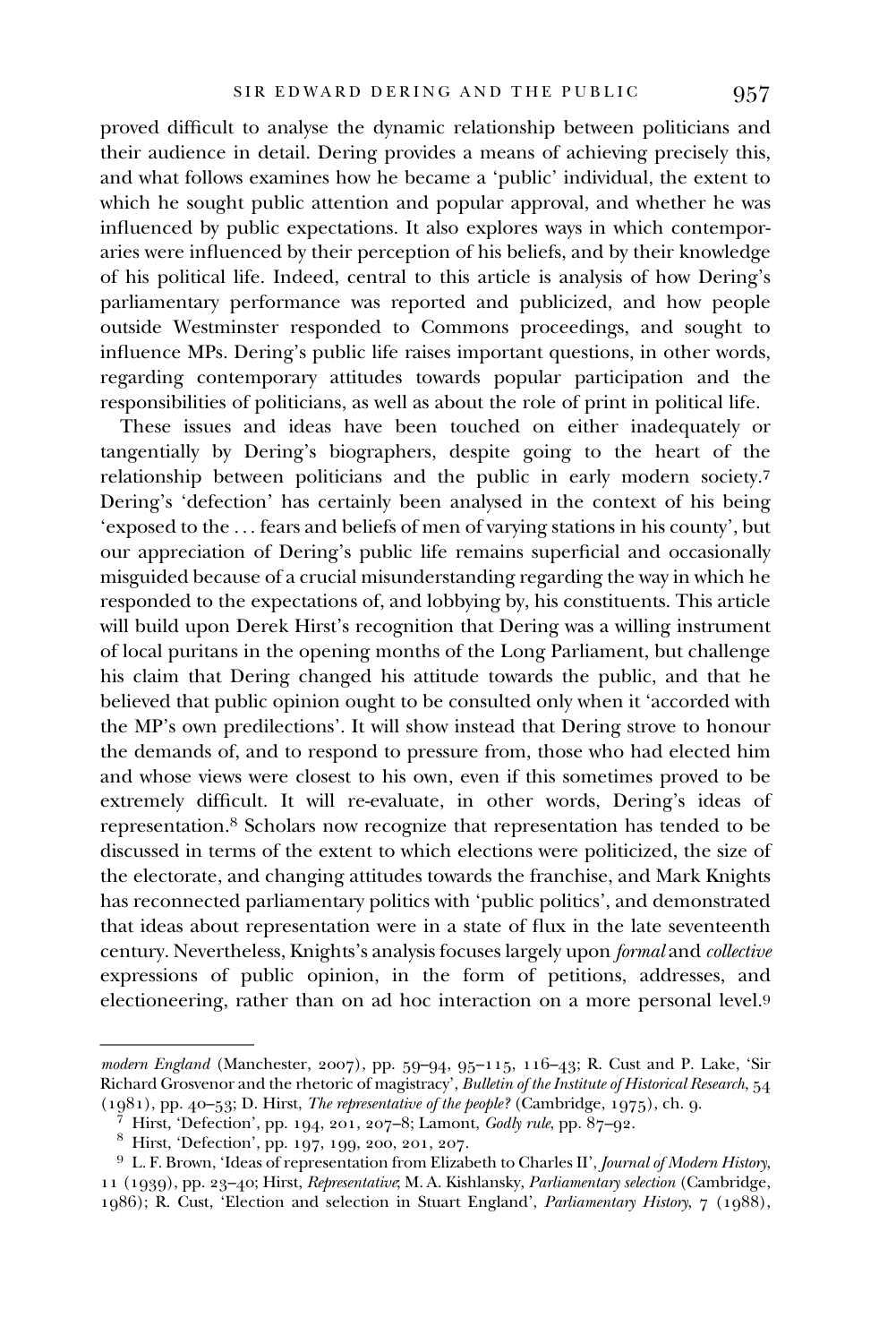This is despite clear hints regarding contemporary reflection upon the desirability of constituents placing demands upon their MPs, and concerning the obligation upon representatives to respond, and that this, in turn, influenced attitudes to the reporting of parliamentary affairs, and to the accountability of individual MPs.<sup>10</sup> What follows brings these issues into sharper focus, suggesting that Dering played a prominent part in re-evaluating representative politics earlier in the century, and highlighting wider ramifications for our understanding of early modern political culture.

I

Dering's early career is fairly well known: client and kinsman of the duke of Buckingham; courtier and MP; and zealous local official, not least as lieutenant of Dover Castle.<sup>11</sup> Equally well known is Dering's disillusionment with his superiors at Dover, and with Laudian reforms, as well as his growing interest in historical research and religious controversy.<sup>12</sup> Less widely recognized is Dering's fascination with popular performance and cheap print. An avid consumer of almanacs and political gossip, he was a frequent visitor to London's theatres, purchased playbooks in vast quantities, and was himself an amateur player, with pretensions as a playwright.<sup>13</sup> Later, he developed an interest in Laudian polemics and godly responses.<sup>14</sup> From his youth, therefore, Dering displayed a taste for popular as well as elite culture. Moreover, hints also emerge regarding a concern with his own standing, and Dering once protested that his 'reputation and integrity' were 'equally precious to me as my life'.<sup>15</sup> At times, this anxiety clearly centred on his standing in a community much wider than the court, and Dering was evidently shocked at the hostility provoked by his presence at a meeting to allocate Ship Money

pp.  $344-50$ ; M. Knights, Representation and misrepresentation in Later Stuart Britain (Oxford,  $2005$ ), pp.  $37-8$ ,  $41$ ,  $51$ ,  $65$ ,  $67$ ,  $111$ ,  $131-2$ .

<sup>&</sup>lt;sup>10</sup> D. Zaret, *Origins of democratic culture* (Princeton, NJ, 2000), p. 211; E. S. Morgan, *Inventing* the people (London, 1988), pp.  $47-51$ ; J. Peacey, Common politics: print and participation in

seventeenth century Britain (forthcoming).<br>
<sup>11</sup> Salt, 'Origins', pp. 22–4; J. Peacey, 'Sir Edward Dering' (draft biography, History of<br>
Parliament Trust); Oxford dictionary of national biography.

<sup>&</sup>lt;sup>12</sup> Salt, 'Origins', pp. 24–41; Peacey, 'Dering'.<br><sup>13</sup> Centre for Kentish Studies, Maidstone (CKS), U1107/Z12–13, U350/E4; Bodl. MS Add. C.243, p. 247; T. Lennam, 'Sir Edward Dering's collection of playbooks,  $1619-1624'$ , Shakespeare Quarterly, 16 (1965), pp. 145-53; G. Blakemore-Evans, Shakespearean promptbooks of the seventeenth century  $(8 \text{ vols.}, \text{Charlottesville}, \text{VA}, 1060-06)$ , I, part one, pp.  $8-11$ ; W. Shakespeare, The history of King Henry the Fourth as revised by Sir Edward Dering (Charlottesville, VA, 1974), p. 4; Folger Shakespeare Library, Washington DC (FSL), x.d.206; J. Q. Adams, 'The author-plot of an early seventeenth century play', The Library,

<sup>4</sup>th series 26 (1945–6), pp. 17–27.<br><sup>14</sup> FSL, x.d.488, fos. 5–6v, 7v, 9, 10; BL, Add. 47787, fo. 57; CKS, U1107/O12.<br><sup>15</sup> BL, Add. 52798A, fos. 53v–4v. See also: CKS, U350/C2/24; BL, Add. 47789, fo. 20, Add. 47788, fo. 10v, Add. 47788, fo. 41.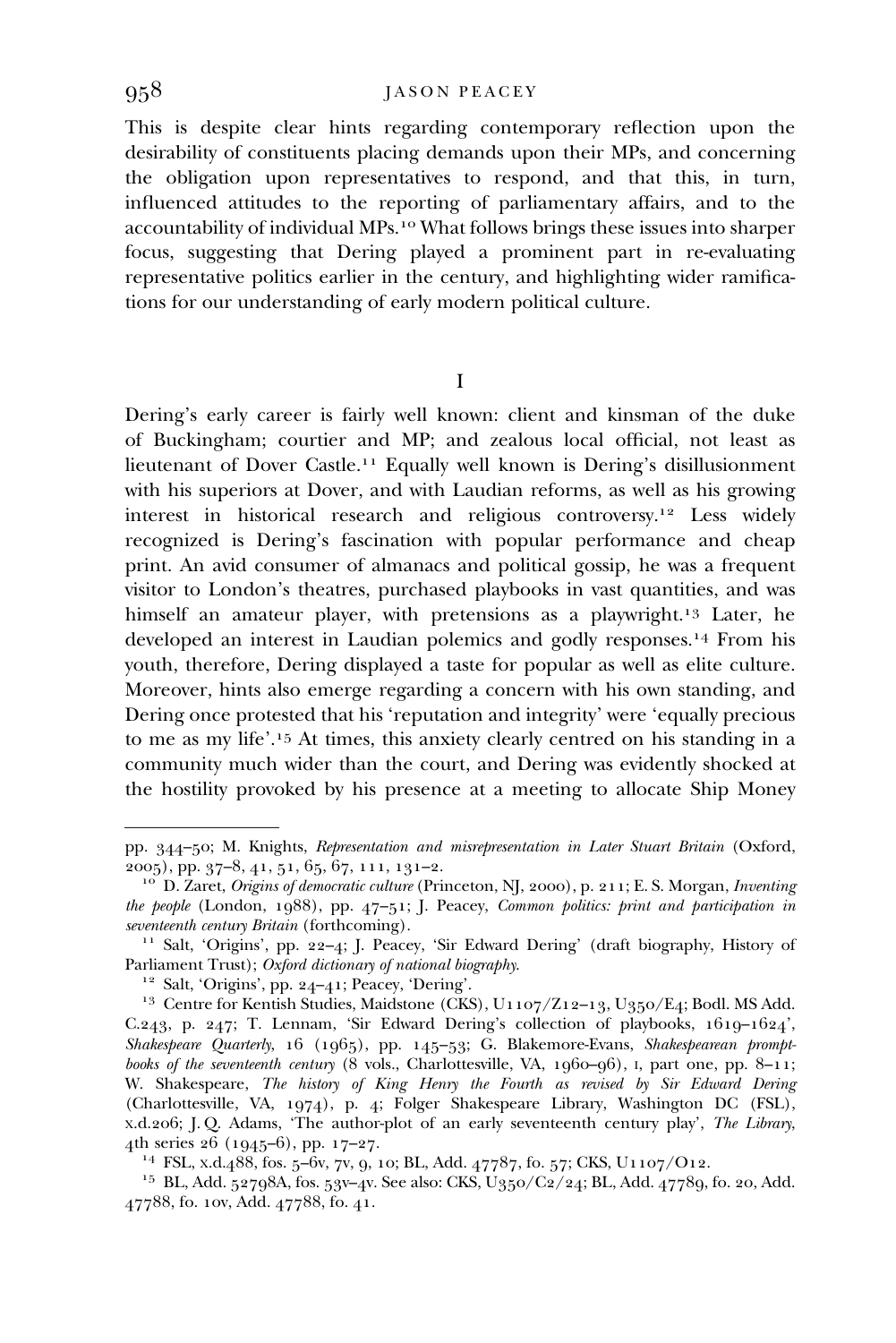assessments.<sup>16</sup> Likewise, part of his frustration at Dover centred on perceived attempts by the lord warden of the Cinque Ports (Theophilus Howard, 2nd earl of Suffolk) 'to defame me and disparage me'. Thus, although Dering claimed in the  $163$ os that 'the circumference which a statesman must fill is a larger orb than my ambition doth stretch unto', this modesty of ambition belied a keen desire for public approval.<sup>18</sup> Dering's scholarly debates with Catholics reveal a determination to prove his 'steadfast constancy in religion, which by your means ... hath been traduced', and his first publication explicitly refuted claims regarding his religious beliefs, which 'I heard of at London ... in Westminster Hall, and in the country'.<sup>19</sup>

Although such evidence is limited, it nevertheless provides a valuable foundation for an exploration of Dering's electoral ambitions in  $1640$ , which reaffirmed his concern with reputation and popularity. Again, material regarding the Kent elections is well known, but it has generally been studied to assess the extent of political divisions at local and national levels, rather than to analyse Dering's personal motivation.<sup>20</sup> Having initially intended to stand for the short parliament at Dover, Dering entered the county election in late February 1640, after mounting pressure from supporters.<sup>21</sup> It was this decision that provoked the withdrawal of Sir Henry Vane senior and the contest with Sir Roger Twysden, a key aspect of which was Dering's frantic campaigning. Twysden claimed that his opponent 'did never lie still, but rode up and down soliciting everybody', and Dering not only relied upon leading county figures and powerful friends, but also compiled an elaborate list of likely supporters and opponents. Having been flattered by his friends, in other words, Dering courted public support to a degree rarely seen in early modern elections. Moreover, his reputation quickly became a key factor in the contest. Eager to dismiss Dering's credentials as an opponent of the court, Vane apparently 'endeavoured ... to poison the good opinion' which the county had of him, 'by possessing them how diligent and eager a servant you were for the court', while

<sup>16</sup> BL, Add. 47788, fo. 74r–v. See also: ibid., fos. 72, 73r–v; CKS, U1107/O3–4, U1107/C12; BL, Add. 47789, fo. 50v.

<sup>17</sup> CKS, U<sub>250</sub>/C<sub>2</sub>/22, U<sub>275</sub>/C<sub>1</sub>/6. See also: CKS, U<sub>275</sub>/C<sub>1</sub>/7, U<sub>350</sub>/C<sub>2</sub>/27, 42.<br><sup>18</sup> FSL, v.b.307, p. 71.<br><sup>19</sup> FSL, x.d.488, fos. 11v, 12v; CKS, U<sub>35</sub>0/Z<sub>2</sub>, U<sub>275</sub>/Z<sub>2</sub>, pp. 5, 11; E. Dering, *The foure* cardinall-vertues of a Carmelite-fryer  $(1641)$ . See also: CKS, U350/C2/70, 80, U1107/Z3; FSL,  $x.d.488$ , fos. 3-4, 7, 10v, 11r–v.<br><sup>20</sup> Kishlansky, *Parliamentary selection*, pp. 130–3; Hirst, *Representative*, pp. 116–18, 123;

A. Everitt, The community of Kent and the great rebellion (Leicester, 1966), pp. 70-1; F. W. Jessup, 'The Kentish election of March  $1640$ ', Archaeologia Cantiana, 86 (1971), pp. 1-10; Salt, 'Origins', pp. 41–7.<br><sup>21</sup> CKS, U350/C2/72–3; BL, Add. 26785, fo. 1; L. B. Larking, ed., *Proceedings* ... *in the county* 

of Kent (Camden Society, vol. 80, London,  $1862$ ), pp.  $1-3$ , 7; Bodl. MS Top.Kent.e.6, pp.  $81-2$ .<br><sup>22</sup> Larking, ed., *Proceedings*, p. 8; BL, Stowe 743, fos. 140, 142; Bodl. MS Top.Kent.e.6,

pp. 1-60; J. Peacey, 'Tactical organisation in a contested election: Sir Edward Dering and the spring election at Kent,  $1640'$ , in Chris R. Kyle, ed., *Parliament, politics and elections, 1604-1648* (Camden Fifth Series, vol.  $17$ , Cambridge, 2001), pp. 237-72.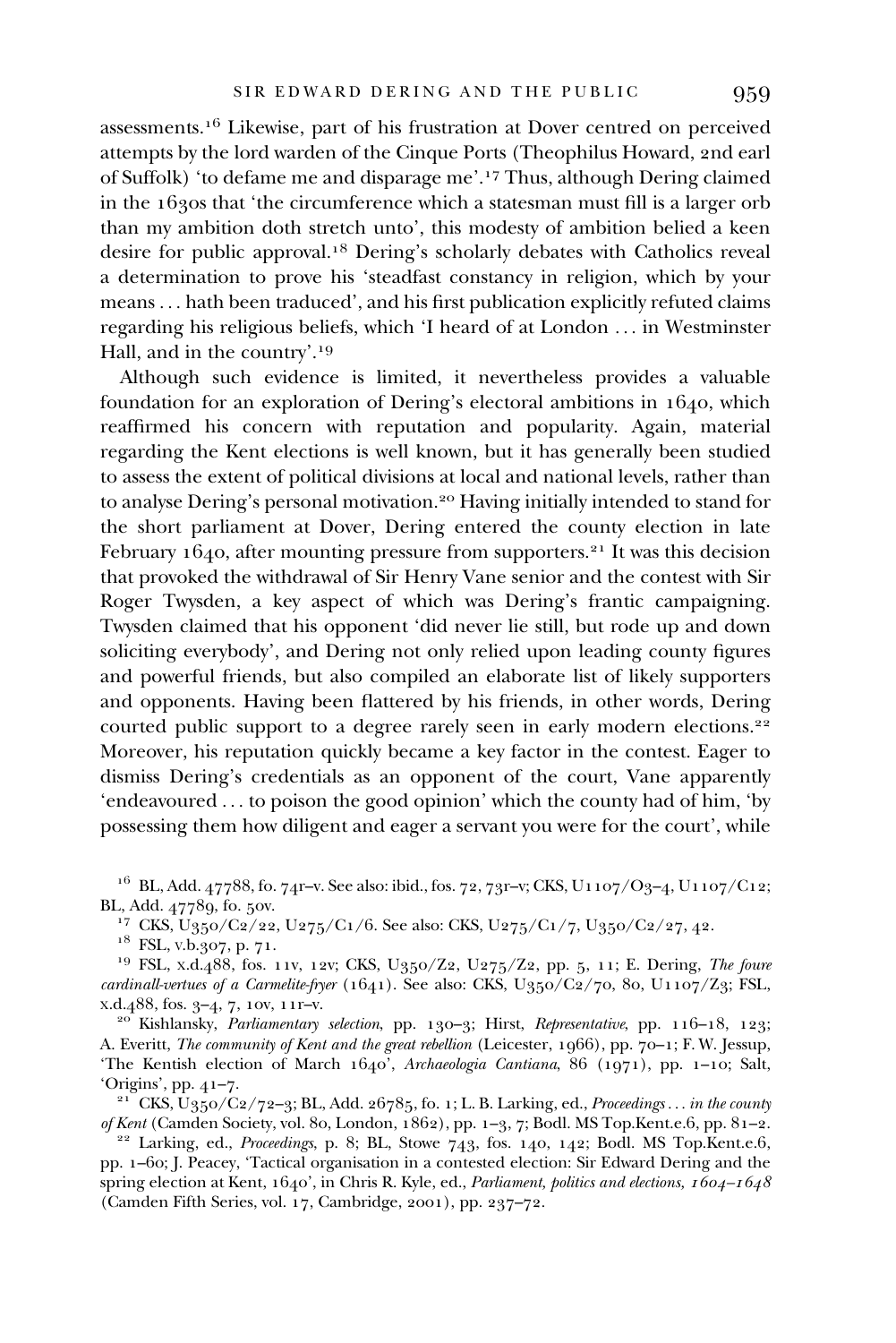Twysden highlighted allegations regarding Dering's supposed puritanism: that he was 'none of our church', and that he declined to 'go up to the rails to receive the communion'.<sup>23</sup> Dering's own psephological analysis, however, indicated that he was defeated, rather than supported, by the county's godly, and frustration over this failure to mobilize local puritans, together with indignation regarding the manner in which the election had been conducted, helped ensure that he redoubled his efforts in the election for the Long Parliament.<sup>24</sup> On this occasion, Dering's voluminous papers reveal more than just the enthusiasm with which he and his friends campaigned.<sup>25</sup> They also indicate a vigorous courting of local puritans, including ministers who had suffered under Laudian government, as well as conformist anti-Arminian clerics.<sup>26</sup> Letters from Dering's wife, meanwhile, reveal apprehension regarding his fixation with success: 'let not this possess thee too deeply', she advised, 'but let it be indifferent to thee what success soever it shall please God to give'.<sup>27</sup> Dering's electioneering during  $1640$  reveals, therefore, capacity to be flattered by personal acclaim, concern with his reputation, and a willingness to court popular support with something bordering obsessive zeal.

An understanding of the tactics and tenacity of Dering's campaign are vital not merely for appreciating his character, but also for explaining the air of expectation surrounding him following the election.<sup>28</sup> By courting the godly community, Dering raised hopes that he would be a useful ally at Westminster, in circles far beyond his own family.<sup>29</sup> He travelled to London in the company of one ejected minister, Thomas Wilson, and other Kentish puritans clearly solicited his assistance.<sup>30</sup> Writing on the eve of the state opening, William Barret of Ashford drew attention to religious grievances, and hoped 'that God would be pleased to double his spirit upon you, that your faithfulness may appear for God and your country, that so your friends that have engaged their credit for your faithfulness may have just cause to bless God for you, and that those that are not as yet persuaded of your sincerity may be of another mind'.<sup>31</sup> Likewise, promoters of a local 'root and branch' petition also looked to Dering for support. Richard Robson of Cranbrook asked him 'to exhibit the same on our behalf to the said honourable house', while John Elmeston encouraged him 'to lay low the high tower of our lordly church prelacy, and to set up instead thereof Christ's sweet and amiable regiment'. Elmeston pleaded with Dering: 'let it find your kind acceptance and countenance, as also your best help and furtherance,

<sup>&</sup>lt;sup>23</sup> BL, Stowe 743, fo. 140, Stowe 184, fos. 10v–11. See also: CKS, U350/C2/53, 77.<br><sup>24</sup> Bodl. MS Top.Kent.e.6, pp. 83–7, MS Rawl. D.141, p. 4; Larking, ed., *Proceedings*, p. 5.<br><sup>25</sup> BL, Add. 26785, fos. 3, 5, 7, 9, 13,

 $_{15-16}$ ; CKS, U<sub>350</sub>/C<sub>2</sub>/8<sub>3</sub>-4.<br><sup>26</sup> CKS, U<sub>275</sub>/C<sub>1</sub>/11, U<sub>350</sub>/C<sub>2</sub>/8<sub>3</sub>.<br><sup>27</sup> CKS, U<sub>350</sub>/C<sub>2</sub>/82-<sub>3</sub>, U<sub>275</sub>/C<sub>1</sub>/11.<br><sup>28</sup> Bodl. MS Rawl. D.141, p. 6.<br><sup>29</sup> Hirst, 'Defection', p. 199; Hirst, *Representative*, p. 1 Stowe 744, fo. 10.<br><sup>30</sup> BL, Add. 26785, fo. 19; E. Dering, *A collection of speeches* (1642, D1104), p. 10.<br><sup>31</sup> BL, Add. 26785, fo. 21.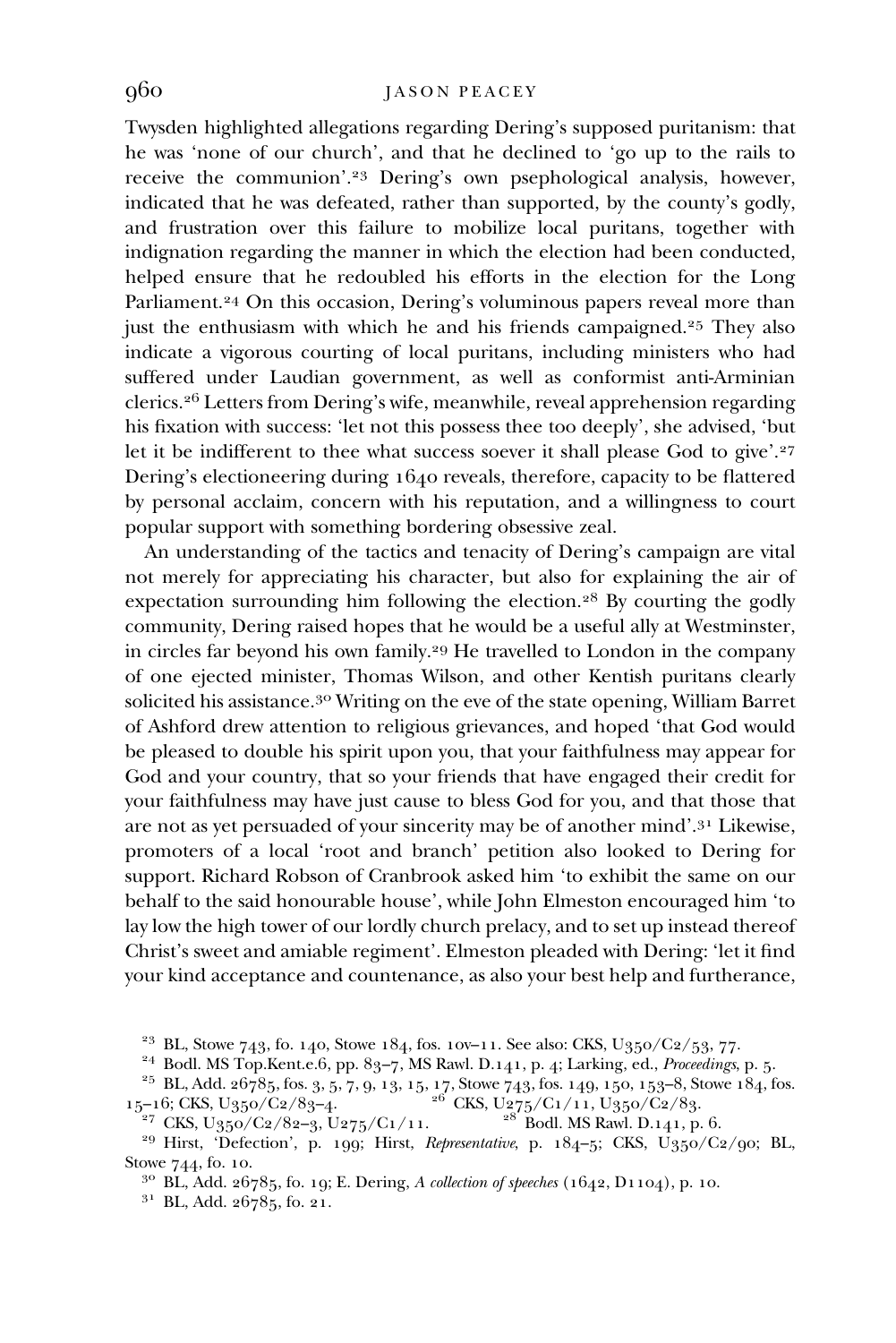to make it appear and speak our humble desires in your honourable ears'.<sup>32</sup> In early January 1641, meanwhile, William Finch of Woodchurch clearly assumed that Dering would look favourably upon his complaint against the local minister, Edward Boughen, who was perceived to be 'superstitiously affected' for having implemented Laudian altar policy.

I I

Having courted puritans in order to secure election, and having been lobbied by them, Dering's perception of the role of a knight of the shire becomes clear from his response to such demands. Dering later affirmed that he arrived at Westminster intent on attacking Laud, not merely because of his own views regarding the archbishop, but also because 'the complaints' from his locality 'were fresh with me'. As one 'entrusted by that county where his diocese is seated', and as 'servitor for the shire', moreover, Dering considered himself to be 'as fit as any to strike that stroke'.<sup>34</sup> As such, Dering proved willing to respond to promptings of his constituents and correspondents; to the freeholders of Kent rather than merely the narrow group of local grandees who may ultimately have ensured that the election had been uncontested. His first major speech was made on behalf of Thomas Wilson, and he also promoted a petition from another suspended minister, Richard Culmer, the future Canterbury iconoclast.<sup>35</sup> Moreover, in line with the requests made to him, Dering also presented the Kent 'root and branch' petition, and spoke in favour of the London petition against bishops.<sup>36</sup> It was as a result of such gestures that Dering was identified as a supporter of reform and named to a raft of committees relating to religious grievances and church reform.

This sense of dynamic interplay between MP and locality can be developed further through analysis of the large number of petitions extant among Dering's papers. By exploring how these documents came into his possession, it is possible to demonstrate ways in which parliamentary performance could influence public perceptions regarding the beliefs of individual members, and how Dering's activity increased the burden of expectation placed on him by the godly community. Dering's political career and private archive provide a rare opportunity, in other words, to examine contemporary awareness of parliamentary processes and personnel, as well as the relationship between representatives and represented.

<sup>32</sup> BL, Add. 26785, fos. 23, 27; CKS, U350/C2/86.<br><sup>33</sup> BL, Add. 26785, fo. 82. <sup>34</sup> Dering, Collection, pp. 4, 162.<br><sup>35</sup> Ibid., pp. 6–10; Commons Journal (CJ), II, p. 25; W. Notestein, ed., *The Journal of Sir Simonds*  $D'Exes$  (New Haven, CT, 1923), pp. 201, 531, 537; Bodl. MS Rawl. C.956, fos. 14v, 49; J. Rushworth, ed., Historical collections (8 vols., London, 1721), IV, pp. 39-40; Speeches and

passages (1641), pp. 88-90; BL, Add. 26785, fo. 84.<br><sup>36</sup> BL, Add. 26785, fos. 23, 27, Stowe 184, fo. 23; Notestein, ed., *D'Ewes*, p. 249; Dering, *Collection*, pp. 17–18, 20–4.<br><sup>37</sup> Peacey, 'Dering'.  $Collection$ , pp.  $17-18$ ,  $20-4$ .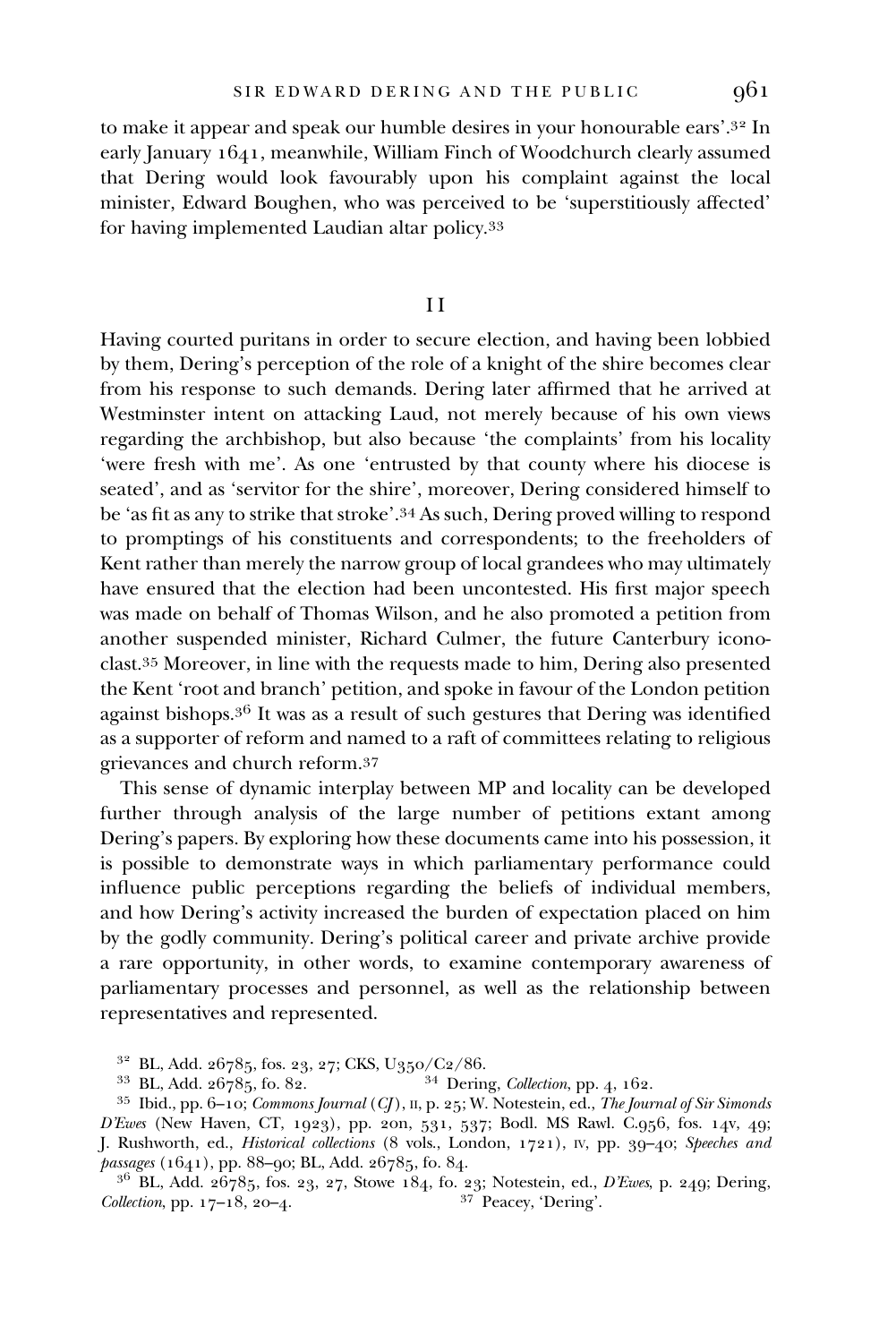There can be little certainty about the ways in which many of the petitions that Dering preserved came to his hands. Nevertheless, the fact that the vast majority originated in Kent suggests that they were given to him for a particular reason, rather than merely because he was an MP, and it is unlikely that many were thrust into his hands speculatively by members of the public. $3<sup>8</sup>$  Petitions appear to have reached him, in other words, on the basis of expectation that he would sponsor them in the Commons. Some probably came from family members, while others were passed to him in his capacity as a knight of the shire, to solicit his sponsorship and advice on the petitioning process.<sup>39</sup> These can often be identified by their having been addressed to both Dering and Sir John Culpeper, and on these occasions Dering's personal beliefs, and perceptions of them, were probably less significant than his role as one of the county's senior representatives. <sup>40</sup> On other occasions, this can be deduced from internal evidence. Dering's assistance was solicited, for example, by the Cinque Ports, who sought exemption from 'subsidy' taxation, and who sought assistance from a range of local MPs, whilst other evidence further indicates that Dering was approached as part of a wider lobbying campaign.

A more substantial and intriguing portion of the petitions in Dering's papers came into his possession in relation to his committee work, either having been referred to him by the Commons, or else directed to him by members of the public aware of his parliamentary commitments. Most probably, they were connected to the sub-committee of the committee for religion, which Dering had himself proposed establishing to consider cases of oppressed ministers, and to investigate Laudian press policy. This was the committee which Dering subsequently chaired, and which became known as the 'committee regarding printing', or the 'licensing committee'.<sup>42</sup> Only occasionally do Dering's notes make explicit that the petitions he collected were dealt with by this committee, but many more contained complaints and demands which fitted its remit.<sup>43</sup> From January to March  $1641$ , these generally involved complaints regarding the neglected state of particular parishes, bemoaning the lack of a resident cleric, accusing preachers of non-attendance, drunkenness, and disaffection, and challenging powerful rectors and patrons by requesting that ministers' income should be increased. On some occasions, allegations were even more explosive, as charges of non-residency and plurality, as well as 'cursing, swearing and drinking', were combined with claims regarding 'popish' innovations.

<sup>&</sup>lt;sup>38</sup> BL, Stowe 184, fos. 39–40; CKS, U1107/O13.<br><sup>39</sup> BL, Add. 26785, fo. 66, Stowe 184, fo. 25.<br><sup>40</sup> BL, Add. 26785, fos. 40, 89; Larking, ed., *Proceedings*, pp. 48–9, 121–2, 130–1, 152–4.<br><sup>41</sup> East Kent Record Office (R  $26785,$  fo. 107; Larking, ed., Proceedings, pp. 110–11, 162–3.<br><sup>42</sup> Dering, Collection, pp. 12–13, 15–16, 42; Calendar of state papers domestic (CSPD), 1640–

 $1641$ , p. 269; Rushworth, ed., Historical collections, III, pp. 1345-6, IV, pp. 55-6; BL, Add. 26786, fos. 1v, 2.<br><sup>43</sup> Larking, ed., *Proceedings*, pp. 104–6, 106–7, 142–3, 143–4, 144–5.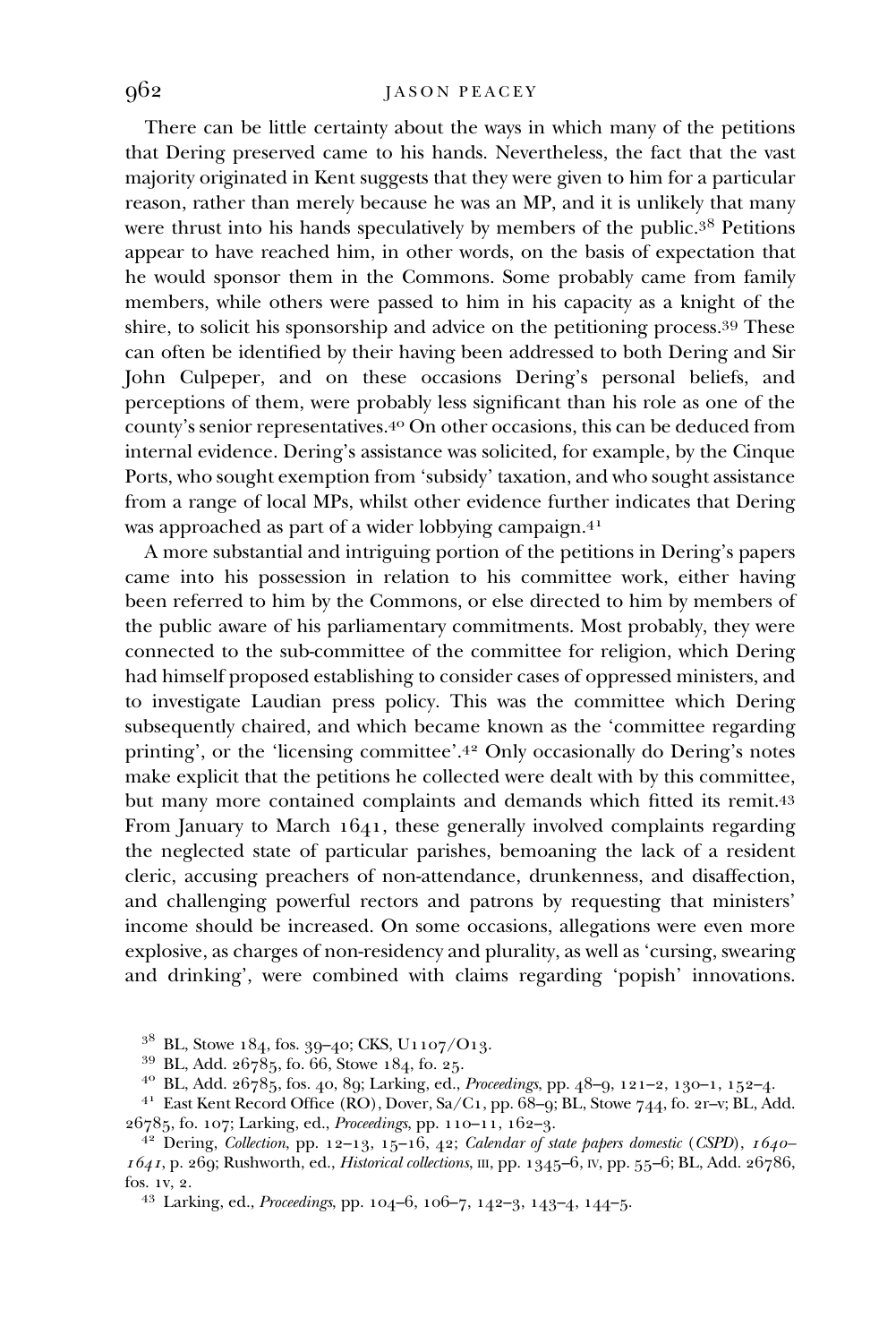Dering's committee was clearly inundated, in short, with petitions which alleged both Laudianism and loose living.

Many petitions, in other words, came to Dering merely by virtue of his being involved in the committee for religion, and were preserved by him because of their parochial interest, but other items were directed to him personally. These seem to indicate awareness, not merely that he was a leading member of the committee, but also that he was its chair, and suitors far beyond an immediate circle of friends and family were evidently able to direct papers to his private lodgings.<sup>45</sup> Moreover, such personal approaches also indicate public awareness of, or perceptions about, Dering's personal views, an expectation regarding his likely reaction, and confidence that he would prove a useful ally. When Richard Culmer wrote to Dering in January , for instance, he claimed that Canterbury's petitioners 'intend to wait upon you with a petition which they have to prefer', adding that 'they moved me to write to you, which I have done to satisfy them, not doubting ... but you would take their cause into hearty consideration'.<sup>46</sup> In late March 1641, Robert Darell of Calehill informed Dering that Samuel Kem's parishioners planned to attend the committee regarding scandalous ministers, and sought information regarding 'the certain day and time ... when some of use are to be there to justify our complaint', and concerning the number of people who ought to attend.<sup>47</sup> That such expectations of help were well founded is clear from the occasions when Dering sponsored local petitions. In January 1641, Edward Darell commented that Dering was 'the willing instrument the parish of Little Chart is blessed in, to tender their petition against Mr Kem to the select committee for religion'.48 Dering may also have presented the February  $1641$  petition from Boughton Blean, accusing their minister of being a drunkard, a Laudian, and a critic of both the Scots and parliament. Likewise, in March 1641, the parishioners of Ash, who had petitioned about the suspension of their minister, thanked Dering for his 'loving respect to our petition and readiness to further it'.49

Similar themes emerge from Dering's activity in relation to contemporary seditious literature and book licensing. During the spring of  $1641$ , the Commons referred a number of pamphlets to the consideration of Dering's committee, often on his own motion, and this body was able to investigate victims of Laudian censorship, consider scandalous tracts, and license books and pamphlets for publication. Dering was responsible for licensing works by some of the most prominent supporters of godly reform, as well as 'root and branch' change in the church, including William Bridge, Cornelius Burges, Richard Byfield, Thomas Case, Samuel Fairclough, John Geree, John Ley,

<sup>&</sup>lt;sup>44</sup> BL, Add. 26785, fos. 78, 87, 218; Larking, ed., *Proceedings*, pp. 113–19, 124–35, 141–2, 145–52, 155–62, 173–8, 180–9, 192–3, 195–8, 201–26, 233–4, 236–40.

<sup>145-52, 155-62, 173-8, 180-9, 192-3, 195-8, 201-26, 233-4, 236-40.&</sup>lt;br><sup>45</sup> BL, Add. 26785, fo. 84; Larking, ed., *Proceedings*, pp. 143-4, 198-200, 200-1; CKS,  $U_{350}/C_{2}/89.$  <sup>46</sup> BL, Add.  $26785,$  fo. 84. <sup>47</sup> BL, Stowe 184, fo. 33. <sup>48</sup> CKS, U<sub>350</sub>/C<sub>2</sub>/89. <sup>49</sup> Larking, ed., *Proceedings*, pp. 174–5, 193–4.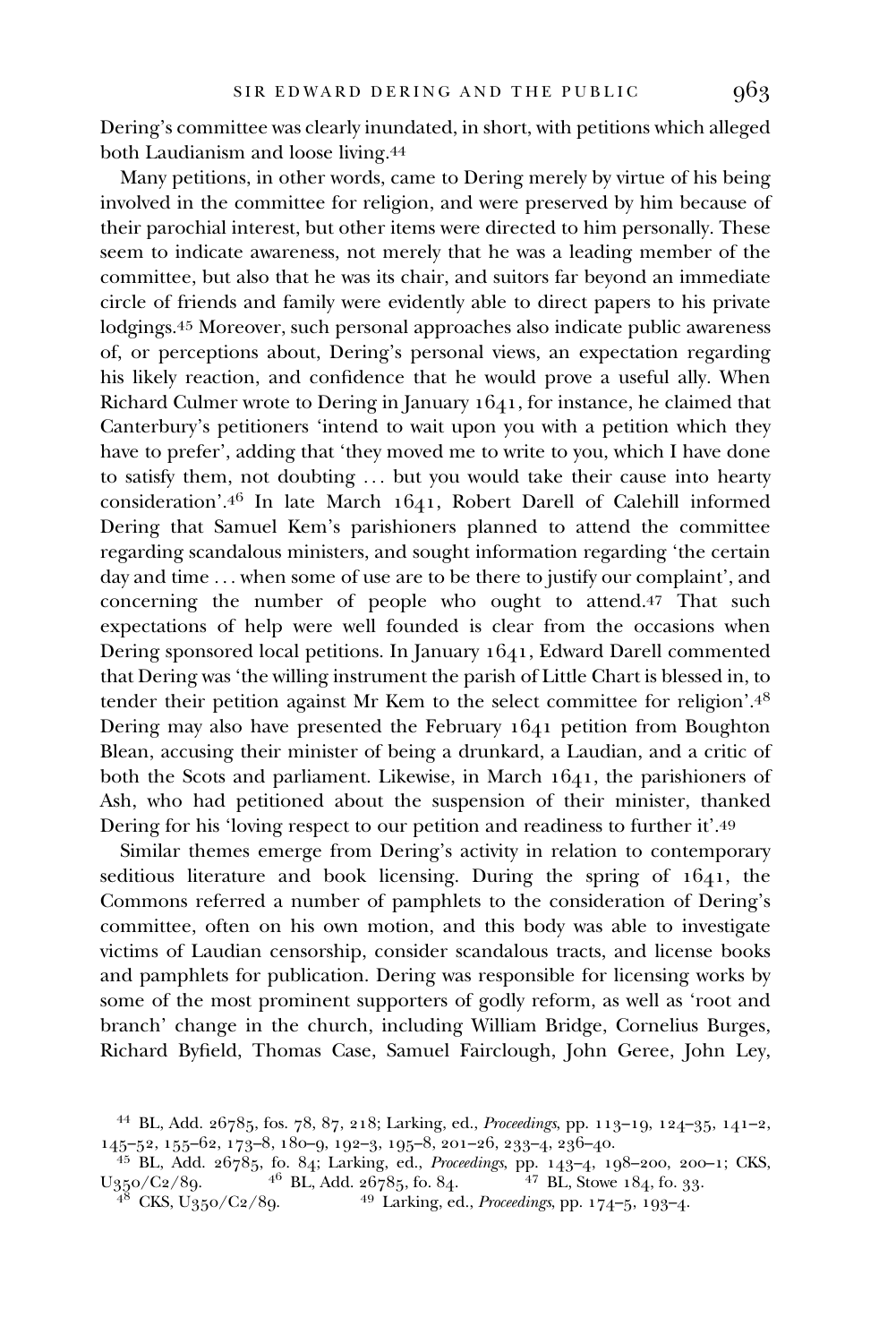Henry Parker, John Vicars, and Thomas Wilson, as well as pamphlets by 'Smectymnuus'.<sup>50</sup> Once again, Dering's activity on such issues became public knowledge, and his papers reveal a number of personal approaches from individuals involved in such cases, such as Richard Carpenter and Robert Codrington, and Richard and Nathaniel Ward.<sup>51</sup> Common to these cases were direct appeals to Dering from beyond his own Kentish constituency, widespread recognition of his status and his private address, and awareness of his reputation as a supporter of the godly. In April  $1641$ , the minister of Cranbrook, Robert Abbot, thus solicited Dering's help on behalf of an unspecified godly bookseller on the grounds that 'God hath given your honour ... a great deal of honour in the House of Commons.'

#### III

Evidence from men such as Abbot indicates that Dering regarded himself as having a responsibility to offer direct representation of the views emanating from their counties, and that constituents could gain a sense of an MP's views, and target them for advice and assistance accordingly. Abbot's letter is interesting, however, not merely as evidence that Dering's assistance was sought on the understanding that he was sympathetic to puritans, but also because it hints at deeper knowledge regarding his parliamentary activity. Abbot highlights public awareness of Dering's parliamentary speeches, and how contemporary interest in parliamentary affairs extended beyond committee appointments. To appreciate the extent to which knowledge of Dering's speeches generated a particular public perception of his views, it is necessary to establish, in more concrete ways, whether, and to what extent, news of his contributions to debate spread beyond the Commons. The existence and circulation of such speeches have received only minimal scholarly attention, even though there is scope for a detailed exploration of the public face of Dering's parliamentary career, and for suggesting that Dering was seeking to influence perceptions of his performance, and courting public fame.

This is partly a matter of exploring the circulation of Dering's speeches through commercial manuscript 'separates'. The existence and significance of such documents have long been recognized by historians, but they are only now

 $^{50}$  CJ, II, pp. 136, 139, 148, 148, 190, 190, 198, 206, 212, 221; BL, Harl. 163, fos. 149, 177, 190, 199, 240, Harl. 477, fos. 44, 69, 73, Harl. 479, fos. 53, 66, 86, Add. 26785, fo. 43; Bodl. MS Rawl. D.1099, fos. 98, 155; Stationers' Company, Liber A, fo. 137; M. Jansson, ed., Proceedings in the opening session of the Long Parliament ( $7$  vols., Rochester, NY, 2000– $7$ ), VI, p. 63. For Dering's licensing, see: A transcript of the registers of the worshipful company of stationers (3 vols., London,  $1913-14$ ), I, pp. 16, 20, 21, 24-30, 33-4, 36; BL, Stowe 107, fo. 3; Bodl. MS Wood.f.35, fo. 380; Cambridge University Library (CUL), Add. 2609, section 2, p. 568.

<sup>51</sup> BL, Sloane 1467, fo. 38, Stowe 743, fos. 163–4, Stowe 184, fos. 37, 41–2, Add. 26785, fo. 42; Larking, ed., Proceedings, pp. 49-51; CKS, U350/Q5; CSPD, 1640-1641, pp. 530-1. For his licensing of books by Carpenter and Ward, see: *Transcript of the registers*, I, pp. 20, 36.<br><sup>52</sup> BL, Stowe 184, fo. 35. <sup>53</sup> Salt, 'Origins', p. 49; Hirst, 'Defection', p. 201.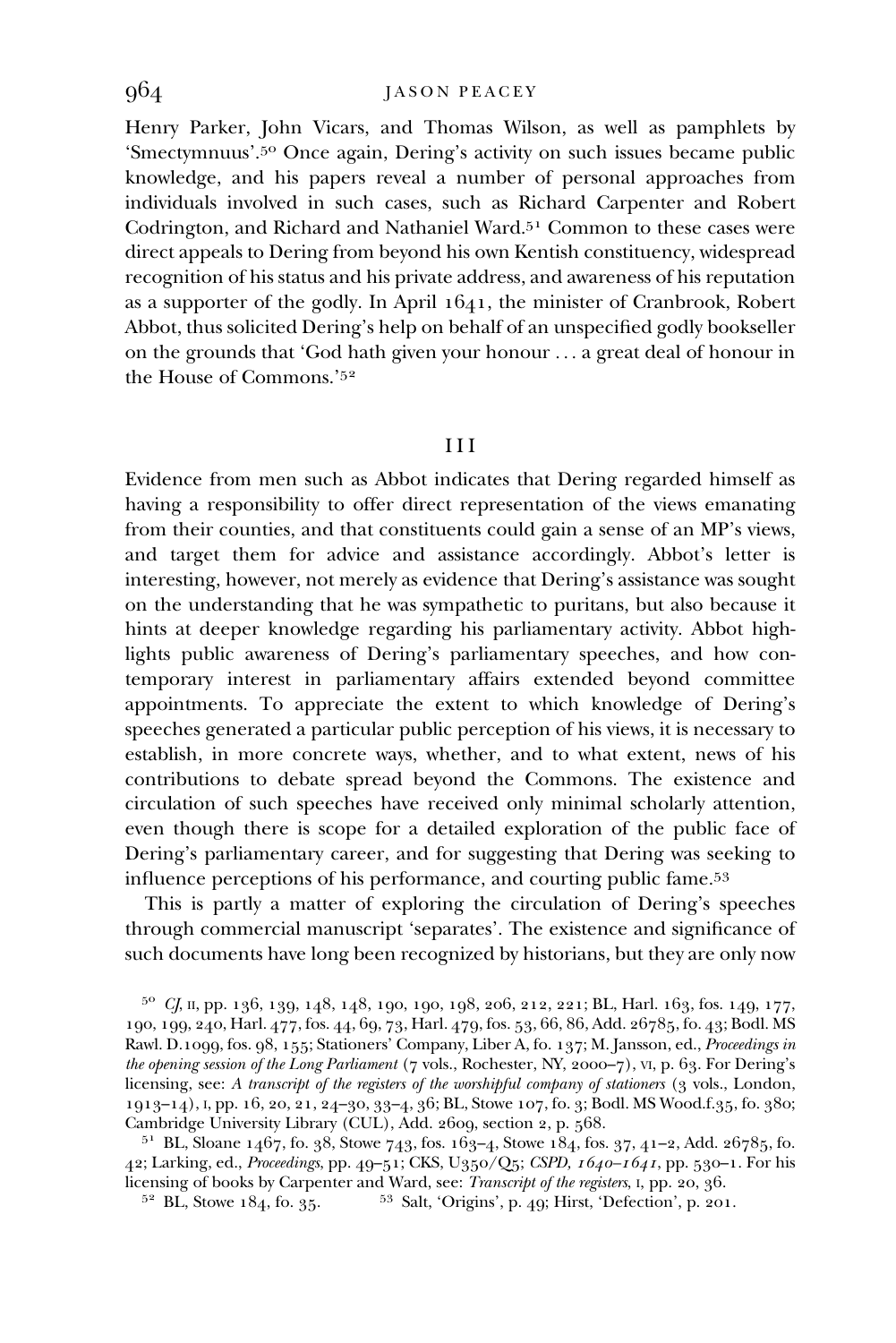garnering the attention they deserve, and remain to be studied in detail for individual MPs.<sup>54</sup> The text of Dering's first speech, on behalf of Thomas Wilson, was clearly well known, and evidence from surviving separates and commonplace books indicates that it was considered one of the most important speeches of the period. It is tempting to suggest that at least some of the parishioners of Ash had read it before writing to Dering in March  $1641$ , given that they appropriated one of his most elegant phrases.<sup>56</sup> Dering's second major speech was made during a debate in the grand committee for religion on November, containing what became his famous attack upon High Commission and the Laudian imprimatur, and this too was circulated fairly widely in manuscript form.<sup>57</sup> It may have been a copy of this speech that, on 12 December, Richard Skeffington told Dering he had sent to 'my sister Brewerton'.<sup>58</sup> Almost as widely circulated appears to have been Dering's report

 $^{54}$  W. Notestein and F. H. Relf, eds., *Commons debates for*  $1629$  *(Minneapolis, MN, 1921)*, pp. xv–lv; R. Cust, 'News and politics in early seventeenth-century England', Past and Present, 112 (1986), pp. 60-90; Hirst, Representative, pp. 178, 181, 186. Separates form part of a forthcoming Ph.D. dissertation by Noah Millstone, to whom I am grateful for numerous

discussions.<br><sup>55</sup> CKS, U350/C2/86; Historical Manuscripts Commission (HMC), Cowper (London, 1888), Part II, p. 263; CSPD,  $1640 - 1641$ , p. 254; HMC, Tenth report (London, 1885), Appendix IV, p. 202-4; HMC, Portland (London, 1891), Part I, p. 27; HMC, Fourth report (London, 1874), p. 370; Bodl. MS Rawl.A.103, fos. 33-5; BL, Add. 22959, fo. 73v, Add. 24863, fo. 22, Add.  $26640,$  fos.  $72-5y$ , Add.  $57929,$  fos.  $36v-7$ ; Add.  $70081$ , unbound, Add.  $78655,$  fos.  $22-4y$ , Sloane 1467, fos. 4-5, Harl. 6801, fos. 137-40, Harl. 1327, fo. 33r–v, Harl. 7162, fos. 166-74v, Harl. 813, fo. 8v, Harl. 4931, fo. 94, Lans. 493, fos. 120–3v, Lans. 1232, fos. 84v–5, Stowe 354, fo. 79, RP 3423, unbound; CUL, Add. 39, fos.  $57-61$ , Mm.4.10, fos. 29-30v; National Library of Scotland (NLS), MS 2687, pp. 927-34, Adv.33.1.1, vol. 13, no. 38, Wodrow quarto xxv, fos. qov-2; Beinecke Library, Yale University, Osborn Shelves, b.297, item 19, Osborn shelves b.229, unfol.; FSL, Add.  $887$ , unfol.; Somerset RO,  $DD/SF/4514/4$ ; Parliamentary Archives  $(PA)$ , HL/PO/RO/ $1/72$ , pp. 65-71; Senate House Library, University of London (SHL), MS  $308$ , fos. 153y–7; Durham University Library, MSP  $\alpha$  (in reverse), pp. 1 $60$ –7; Derbyshire RO,  $D258/10/32/2$ ; Lancashire RO, DDB85/20, fo. 82; Corpus Christi College, Oxford, MS 298, fo.  $34$ ; All Souls' College, Oxford, MS  $181$ , fo.  $321$ ; University College, Oxford, MS  $83$ , fo.  $14$ ; Bodl. MS Clarendon 19, fo. 85, MS Add.C.132, fo. 23; Trinity College Dublin (TCD), MS  $867$ ,

fo. 240.<br><sup>56</sup> 'It is the common opinion, that ere long, his grace will be past grace': Larking, ed.,<br>*Proceedings*, pp. 193–4. For Dering's use of a similar phrase, see: Dering, *Collection*, p. 10.

 $^{57}$  For the speech, see: Dering, *Collection*, 12–13, 15–16, 42; Rushworth, ed., *Historical*  $\emph{collections}, \emph{III}, \emph{pp}.$   $1345-6, \emph{IV}, \emph{pp}.$   $55-6;$  Speeches and passages, pp.  $91-4.$  For its circulation, see:  $CSPD$ ,  $1640-1641$ , p. 269; BL, Sloane 3317, fos. 3-4, Harl. 6801, fos. 174-5, Harl. 4931, fo. 95, Harl. 1327, fos. 39-40, Harl. 7162, fos. 175-82, Add. 26640, fo. 104r-v, Add. 57929, fos. 52-3, Add. 24863, fo. 29r-v; Add. 34485, fo. 77, Add. 64921, fo. 126, Add. 78655, unfol., Lans. 493, fos. 124-7v, Lans. 1232, fos. 91-2, Stowe 361, fo. 83v; HMC, Tenth report, Appendix IV, p. 202; HMC, Fourth report, p. 370; NLS, Wodrow quarto xxv, fos. 100v–3v; Beinecke Library, Osborn shelves, b.297, item 20, Osborn shelves b.229, unfol.; CUL, Mm.4.10, fos. 31-3; PA, HL/PO/  $RO/1/72$ , pp.  $88-93$ ; SHL, MS 308, fos.  $171v-5v$ ; Derbyshire RO,  $D25/10/32/3$ ; Devon RO, 2547M/FH5; Worcestershire RO, 899:192/BA1714, p. 20; Corpus Christi College, Oxford, MS 317, fo. 253; All Souls' College, Oxford, MS 181, fo. 325; University College, Oxford, MS 83, fo. 15; National Archives, Kew (TNA), PRO  $30/24/33/9,$  fo. 35; TCD, MS  $867,$  fo. 255v.  $^{58}\,$  BL, Stowe 744, fo. 1.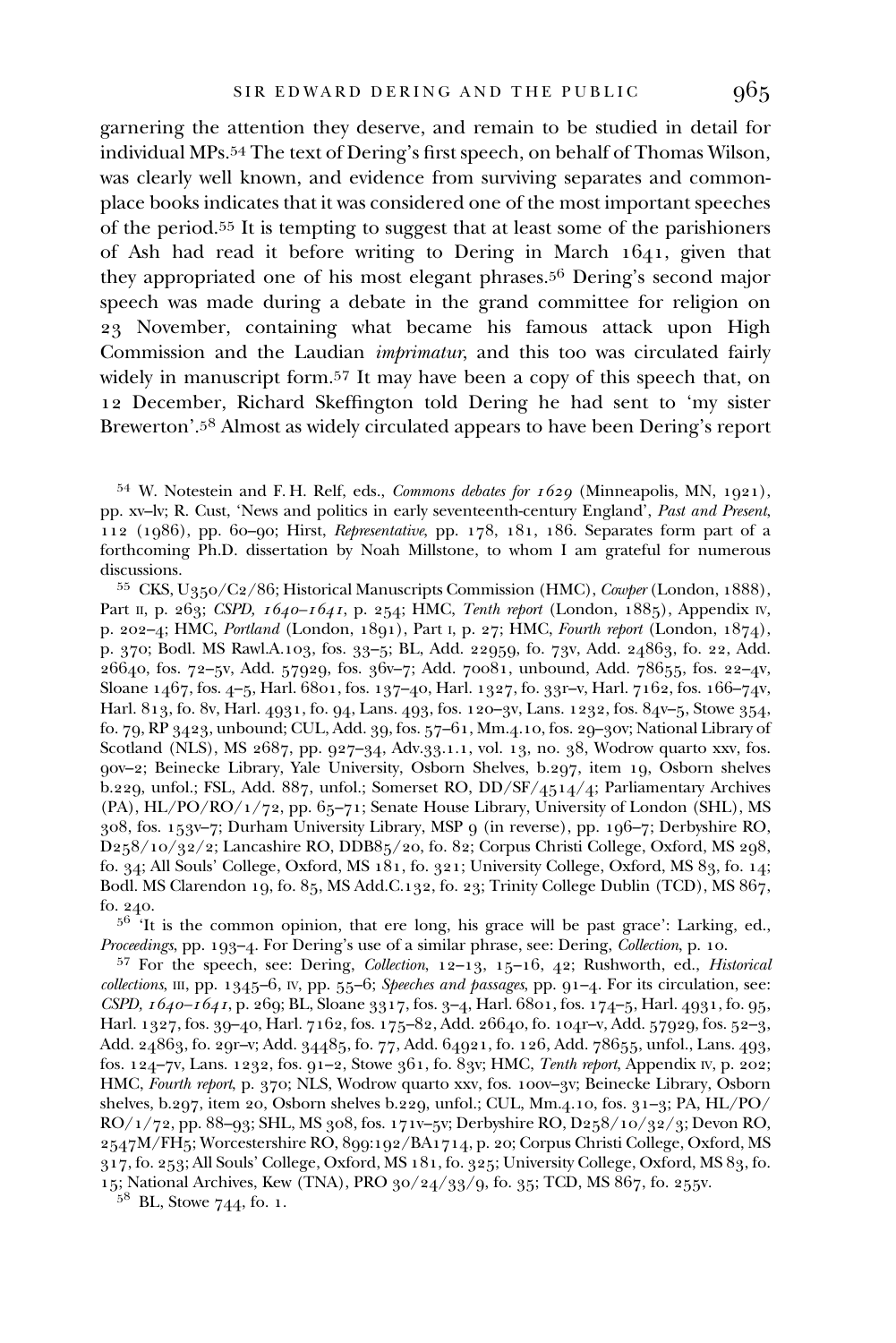### q66 MASON PEACEY

from the committee for religion, which was delivered to the Commons on 23 December.<sup>59</sup> There appears to have been no manuscript circulation of Dering's purported speech against the new canons  $(14$  December  $1640)$ , thus reinforcing suspicions that it was never actually delivered.<sup>60</sup> What was publicly known, however, was that Dering presented Kent's 'root and branch' petition on 13 January 1641, because separates circulated and also Isaac Bargrave wrote to the dean and chapter of Canterbury about Dering's speech the following  $\rm{dav}^{61}$ 

It is difficult to assess the extent of Dering's own involvement in the circulation of such separates, but much more can be said about his role in their subsequent printing. Like 'separates', printed speeches have attracted significant attention, not least because they appeared so frequently during the early months of the Long Parliament, and because of the controversy that they generated. Once again, however, analysis has been confined to general comments about the phenomenon, rather than lessons to be learned from particular case studies.<sup>62</sup> Dering's financial accounts, together with surviving items from his library, indicate that he was an assiduous reader of contemporary pamphlet literature, and as such he was acutely aware of the power of print.  $63$  It is possible, therefore, that he instigated the first attempts to publish his speeches, before the middle of March  $1641$ . It may have been then that The speeches of Sr Edward Deering appeared, containing his contributions to debate from 10 and 23 November, and the speech regarding the canons, since Dering told his wife that 'you have seen three of my speeches' in a letter written on 18 March.<sup>64</sup> Contemporary evidence also permits the dating of Foure speeches made by Sr Edward Deering to this period,

 $59$  For the speech: Notestein, ed., D'Ewes, p. 182; Dering, Collection, pp. 43-8; BL, Add.  $26786$ , fo. 6v. For its circulation: BL, Sloane  $1430$ , fos.  $65-8$ , Harl. 6801, fos.  $133-5v$ , Harl.  $4931,$  fo. 96, Harl. 1327, fo. 48r–v, Harl. 7162, fos. 183–9v, Add. 57929, fo. 58r–v, Add. 78655, unfol., Lans.  $493$ , fos.  $128-3$ ov, Lans.  $1232$ , fos.  $106-7$ , Stowe  $354$ , fos.  $94v-5$ , Stowe  $361$ , fo. 85, RP 3423, unbound; HMC, Tenth report, Appendix IV, p. 202; CSPD,  $1640-1641$ , pp. 294–  $5$ ; Beinecke, Osborn shelves b.297, item 21; Osborn shelves b.229, unfol.; FSL, Add.  $887$ , unfol.; CUL, Mm.4.10, fos. 58v–9; PA, HL/PO/RO/ $1/72$ , pp. 94–8; SHL, MS 308, fos. 176– 80; University College, Oxford, MS 83, fo. 16; TCD, MS 867, fo. 266v.<br><sup>60</sup> Dering, *Collection*, pp. 24–42; *Speeches and passages*, pp. 82–96; J. Nalson, ed., An impartial

 $collection$  ( $2$  vols., London,  $1682$ ), I, pp.  $667-71$ ; Rushworth, ed., *Historical collections*, IV, pp.  $100-$ 4; Notestein, ed., *D'Ewes*, p. 149n.<br>
<sup>61</sup> For the speech: Speeches and passages, pp. 97-9; Notestein, ed., *D'Ewes*, p. 249; Dering,

Collection, pp.  $17-18$ ,  $20-4$ . For its circulation: BL, Harl. 7162, fos. 190-4v, Lans. 1232, fos. 125v–6; TCD, MS 867, fo. 328; Canterbury Cathedral Library (CCL), DCc/Cant.Let/84; HMC, Ninth report (London, 1883), Appendix I, p. 122; W.J. Smith, ed., Calendar of the Salusbury correspondence, 1553–c. 1700 (Cardiff, 1954), p. 117.<br><sup>62</sup> A. D. T. Cromartie, 'The printing of parliamentary speeches, November 1640–July

 $^{16}4^2$ , Historical Journal, 33 (1990), pp. 23–44. <sup>63</sup> FSL, v.b.297, fos. 4–17v.<br><sup>64</sup> E. Dering, *The speeches of Sir Edward Deering* (1641, D1116–7); BL, Add. 26785, fo. 32.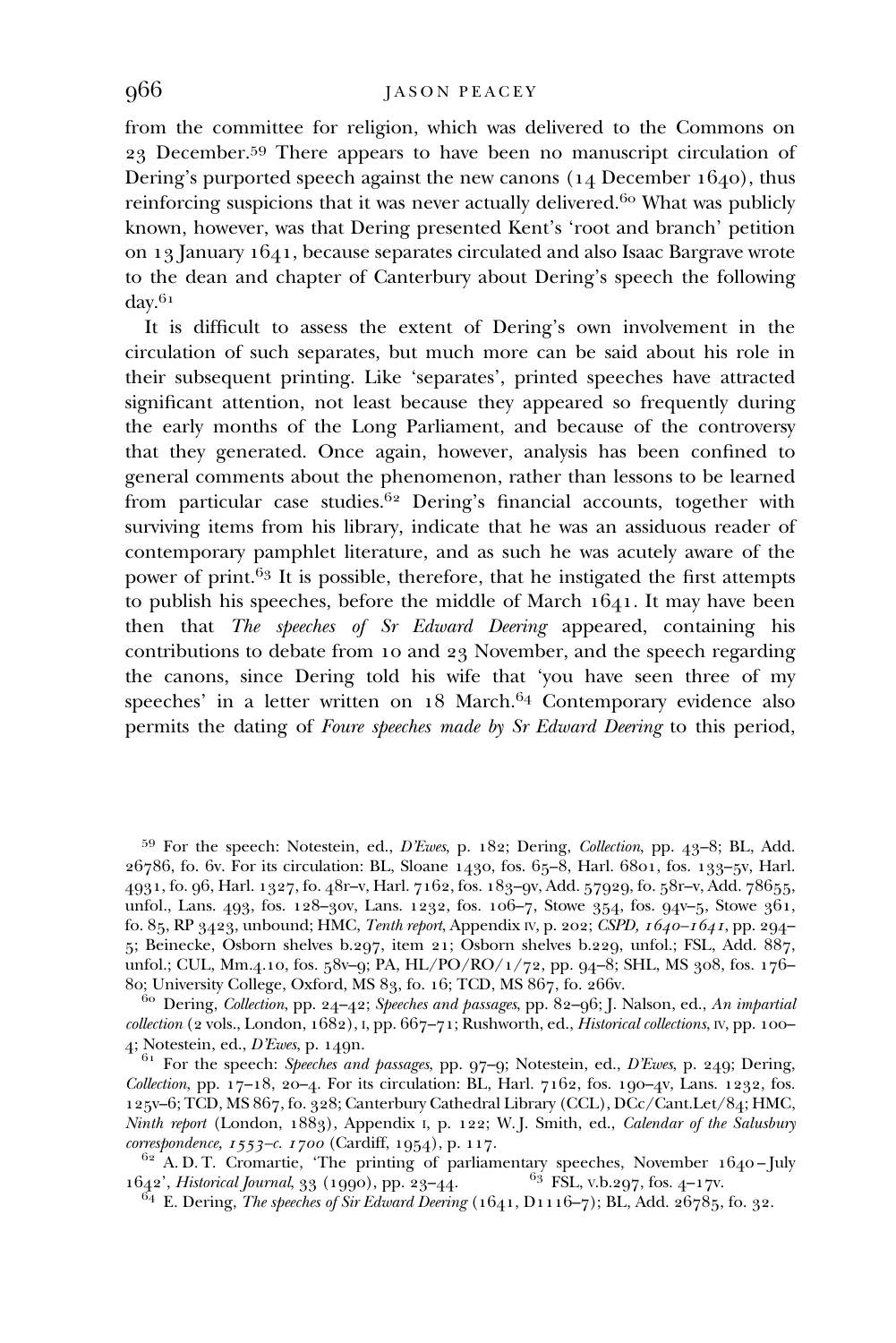since it was referred to in a letter of  $15$  March.<sup>65</sup> If Dering's role in the appearance of these works is uncertain, he gave no hint of resentment, and he certainly approved of the tracts that followed. The first of these, in mid-April, was entitled *Three speeches of Sir Edward Dearings*, and contained the speeches of 10 and 23 November, as well as his speech at the delivery of the Kent petition. Dering's approval of this tract is evident not merely from the survival of a copy among his papers, but also from his role as its licencer, to John Stafford and Francis Eglesfield (15 April).<sup>66</sup> Dering also licensed the appearance of another work, containing two speeches, in late May  $1641$ , once again authorizing Stafford and Eglesfield to publish his attack on the canons, with an undelivered speech regarding the power of bishops in secular affairs.<sup>67</sup> Dering's involvement in the appearance of this tract thus contradicts his later claim that the second of these speeches had gone forth 'without my appointment'. It is also important for contextualizing an episode in early May , when he, like other MPs, complained about publication of his speeches. At Dering's insistence, the licensing committee was ordered to investigate their appearance on 8 May, but it seems likely that he was merely complaining about their unauthorized appearance, rather than their publication per se.<sup>68</sup> Indeed, he may have welcomed the reappearance of his four speeches in the substantial collection of Speeches and passages published by William Cooke in June 1641.<sup>69</sup>

Dering's speeches were sufficiently popular, therefore, to attract the attention of entrepreneurial publishers, and this popularity and marketability combined to prompt Dering himself to contravene parliamentary traditions by encouraging the production of short, affordable editions. In the light of evidence regarding his willingness to court popular support, and to act as a servant of his constituents, this indicates a developing awareness of the role of print in representative politics. Dering certainly understood that the medium offered a means of publicly associating himself with 'further reformation', and

 $65$  E. Dering, Foure speeches made by Sr Edward Deering (1641, D1111-D1111a); BL, Stowe 184, fos. 27v–8. A copy was purchased by Sir Simonds D'Ewes in the last week of April, for 2d: BL, Harl. 766o, fo. 29.

<sup>66</sup> E. Dering, *Three speeches of Sir Edward Dearings* ( $1641, D1118$ ); CKS, U275/Z3; *Transcript of the registers*, I, p. 20; Hirst, 'Defection', p. 201.

 $\frac{67}{7}$  Transcript of the registers, I, p. 24. Two versions of this work survive. One was printed for Eglesfield, entitled A consideration and resolution, and another by Thomas Paine for John Stafford, entitled A consideration upon the late canons: E. Dering, A consideration and resolution  $(1641, D1106)$ ; E. D[ering], A consideration upon the late canons  $(1641, D1107)$ . A third version, printed by Paine for Stafford and Eglesfield, purported to contain both of these speeches as well as the speeches of 10 November, 23 November, and at the delivery of the Kent petition, although the only known copy contains merely the speech against the canons: E. Deering, A consideration and a resolution  $(1641, D1107a)$ . The title page claimed that earlier versions of these three speeches had been 'printed by an imperfect copy'.<br>  $^{68}$  Dering, Collection, pp. 48–9, 49–61; CJ, II, p. 139.<br>  $^{69}$  Speeches and passages, sigs. M4v–O2.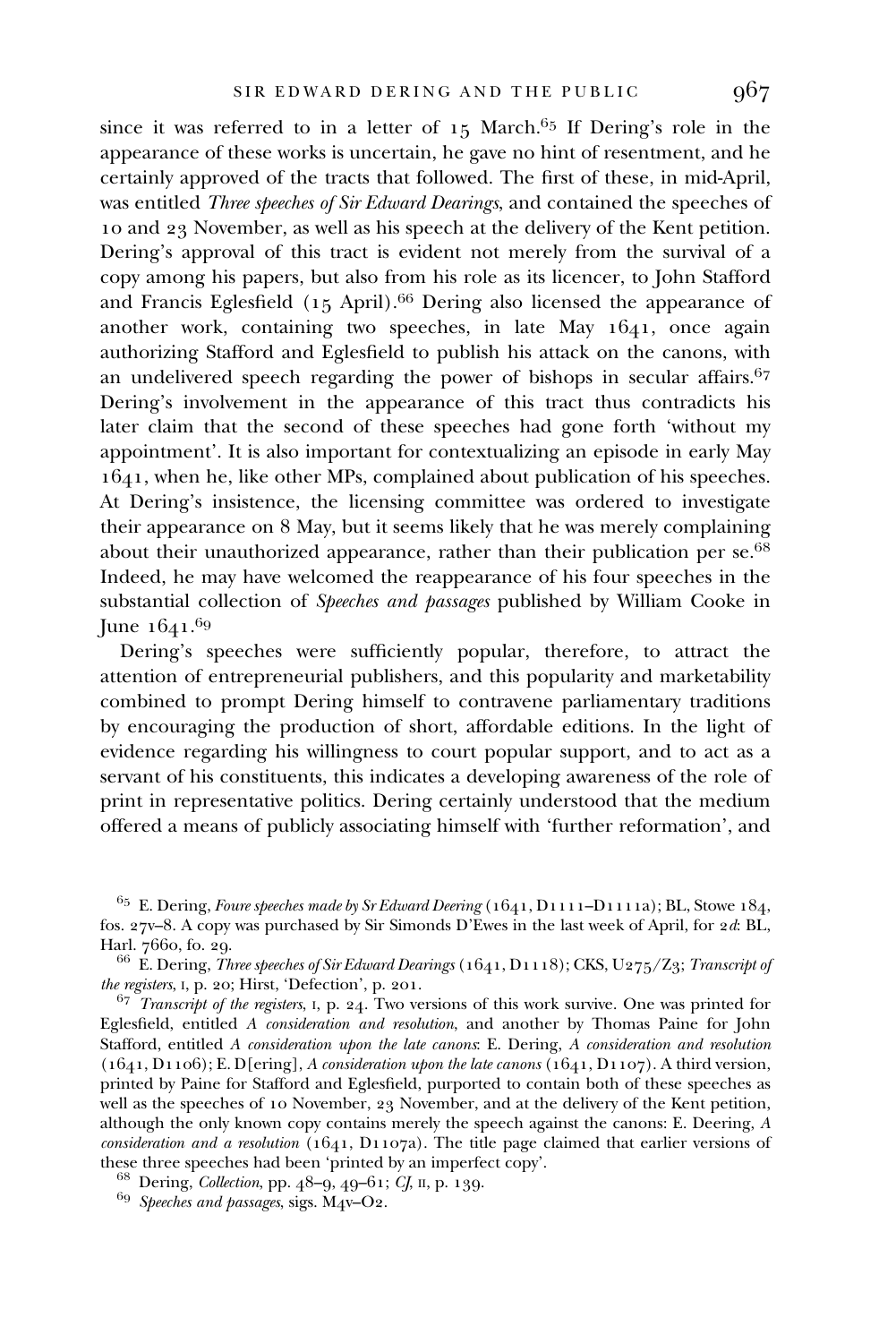sponsorship of such tracts reveals a desire to court popular approval, and may even indicate recognition of the accountability of MPs.

#### I V

To appreciate the extent to which Dering became a figure of contemporary repute, whose parliamentary career provoked a response from his audience, and encouraged the godly to regard him as an ally, it is necessary to do more than notice the availability of his speeches and to record their circulation. It is also vital to assess the response that they elicited. Attention to reception is something more often recommended than undertaken, but it can be achieved on this occasion with the assistance of Dering's voluminous private papers, which yield valuable insights into the way in which at least some people responded to his speeches, and wrote to him about them. Such correspondence ensures that the claim made by one of Dering's critics – that his speeches met with 'great applause' – can be subjected to scrutiny.<sup>70</sup> What emerges is that, unlike earlier in the century, the texts of MPs' speeches could be circulated within days of their delivery, and that they could receive feedback upon their performance almost immediately. It is possible, in short, that by  $1640$ , even before the arrival of newsbooks, there was a novel immediacy to the circulation of news, and greater potential for individuals to gather their own information, rather than be reliant upon county-wide information networks.

That news of Dering's activity provoked an immediate reaction is clear. In a letter dated 23 November, Richard Skeffington wrote that 'your action there sounds your praise to all eternity ... your praise sounds in all corners of the land', and he encouraged Dering to 'lay aside all your own affairs, and not break up until businesses be thoroughly settled'. Skeffington wrote again on 12 December, to tell Dering about the circulation of, and response to, his speeches: 'if you did but hear how much good people are joyed with your proceedings'.<sup>71</sup> More interesting, and more specific to Dering, is a letter from John Elmeston, dated 1 December, which observed 'the common rejoicing of all well affected people hereabouts for your worthy speaking and doing in this present parliament, and our good and hearty wishes for your encouragement to continue and go on therein'. Elmeston and his fellow parishioners were evidently 'much affected with the report and view of your first speech ... to see your zeal for God's matters in the first place to be handled, and your constant resolution in that way, whatsoever dangers or necessities of the commonwealth's affairs might seem to call away to another course'. But they had also seen Dering's second speech, and wrote of how much 'our affection was advanced upon the tidings and sight of your latter speech, full of the like zeal, sound judgement and courage against the two prime adversaries of this our church's and kingdom's peace'. The impact of these speeches was clear: 'you have won

<sup>&</sup>lt;sup>70</sup> Persecutio undecima, pp. 17-18. <sup>71</sup> BL, Stowe 184, fo. 19, Stowe 744, fo. 1.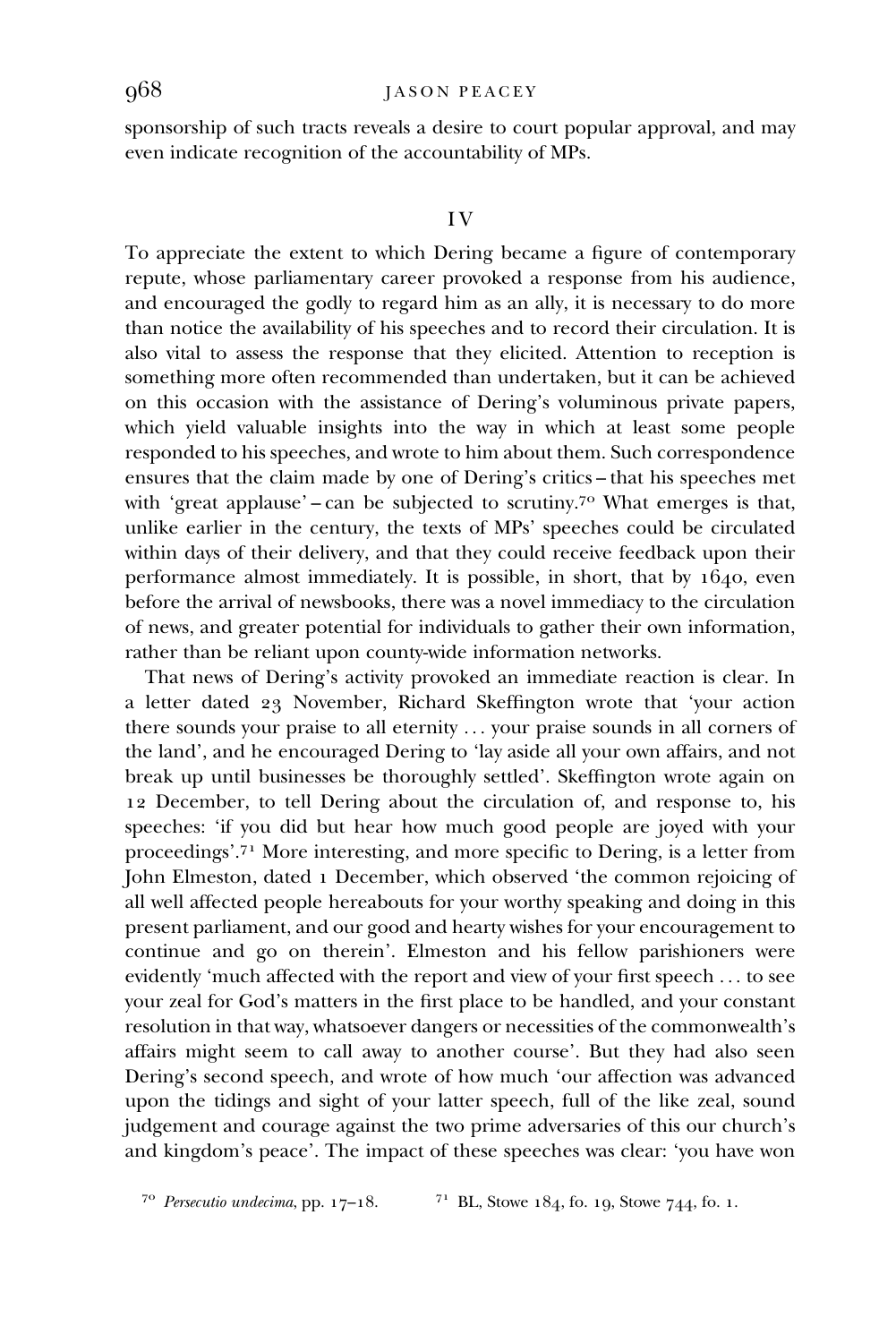much honour in our hearts and in the hearts of all that wish well to Zion, nor do or shall you want your due praise, as oft as occasion is or shall be to make mention of your name'. Like Skeffington, Elmeston's purpose was not merely to praise Dering's speeches, but also to encourage further good works.

Not everyone in Kent supported Dering, and according to Edward Kempe of Tenterden, 'some small divines' at Canterbury Cathedral mused that Dering was 'dangerously sick in mind (in plain terms mad) otherwise you would never have uttered such things as you have done in parliament'. Writing to Dering at his London lodgings on 15 December, however, Kempe explained that 'I need not send to London to satisfy myself, for that the country hath lately been satisfied tis otherwise.' Kempe further testified to the circulation of Dering's speeches, and also added words of encouragement: 'I beseech God bless your labours, and give good success to it, tis the prayers, I hope, of all good men. In this town, now, tis not Sir Ed[ward] Boy[s] but Sir Ed[ward] Dering that God hath sent from heaven.'73 Other letters, meanwhile, revealed knowledge of, and a willingness to respond to, more than merely Dering's set-piece speeches, and George Hawle noted that 'the city of London took it something unkindly that they had not your furtherance to their petition in the house of parliament'  $(4$  January  $1641)$ .74

As already indicated, and as Hirst recognized, such lobbying probably helped convince Dering to present the Kent 'root and branch' petition, and to defend the London petition, and at least some of those who sought Dering's support for such measures did so because they had seen concrete evidence of his parliamentary performance.<sup>75</sup> Indeed, it is likely that news of Dering's promotion of the Kent petition explains why he continued to receive encouragement from within the Kentish community. On 16 January, a minister from Thanet, John Bankes, sent Dering a lengthy account of the ways in which 'the honour of God is daily and desperately wounded throughout the whole kingdom', through idolatry and the 'odious foul sins' of 'drunkenness, swearing and whoredom'. He was moved to put Dering 'in remembrance of these things' not merely by godly zeal, or by the fact that 'the cause of God' was 'now in hand', but specifically because Dering had 'already spoken freely in that House, for the maintenance of the cause of God'.7<sup>6</sup> Further encouragement came in early February from Thomas Wilson, who expressed thanks that 'you were called of God and raised up by him at this day, to put your hand ... to the present work', and who wondered 'how can our hearts be but towards you, who offered yourself so willingly and have done so worthily for the House of the Lord?' Wilson encouraged Dering to 'let the zeal of God's glory and his house eat you up, let your spirit be stirred within you, while you see the manner of God's worship so marred with superstitions'. Subsequently, Wilson dedicated the

<sup>&</sup>lt;sup>72</sup> CKS, U<sub>3</sub>50/C<sub>2</sub>/86. <sup>73</sup> BL, Add. 26785, fo. 25. <sup>74</sup> BL, Stowe 184, fo. 23.<br><sup>75</sup> BL, Add. 26785, fos. 23, 27, Stowe 184, fo. 23; Notestein, ed., *D'Ewes*, p. 249; Dering, *ollection*, pp. 17–18, 20–4; Hirst, 'Defec  $Collection$ , pp.  $17-18$ ,  $20-4$ ; Hirst, 'Defection', p. 200.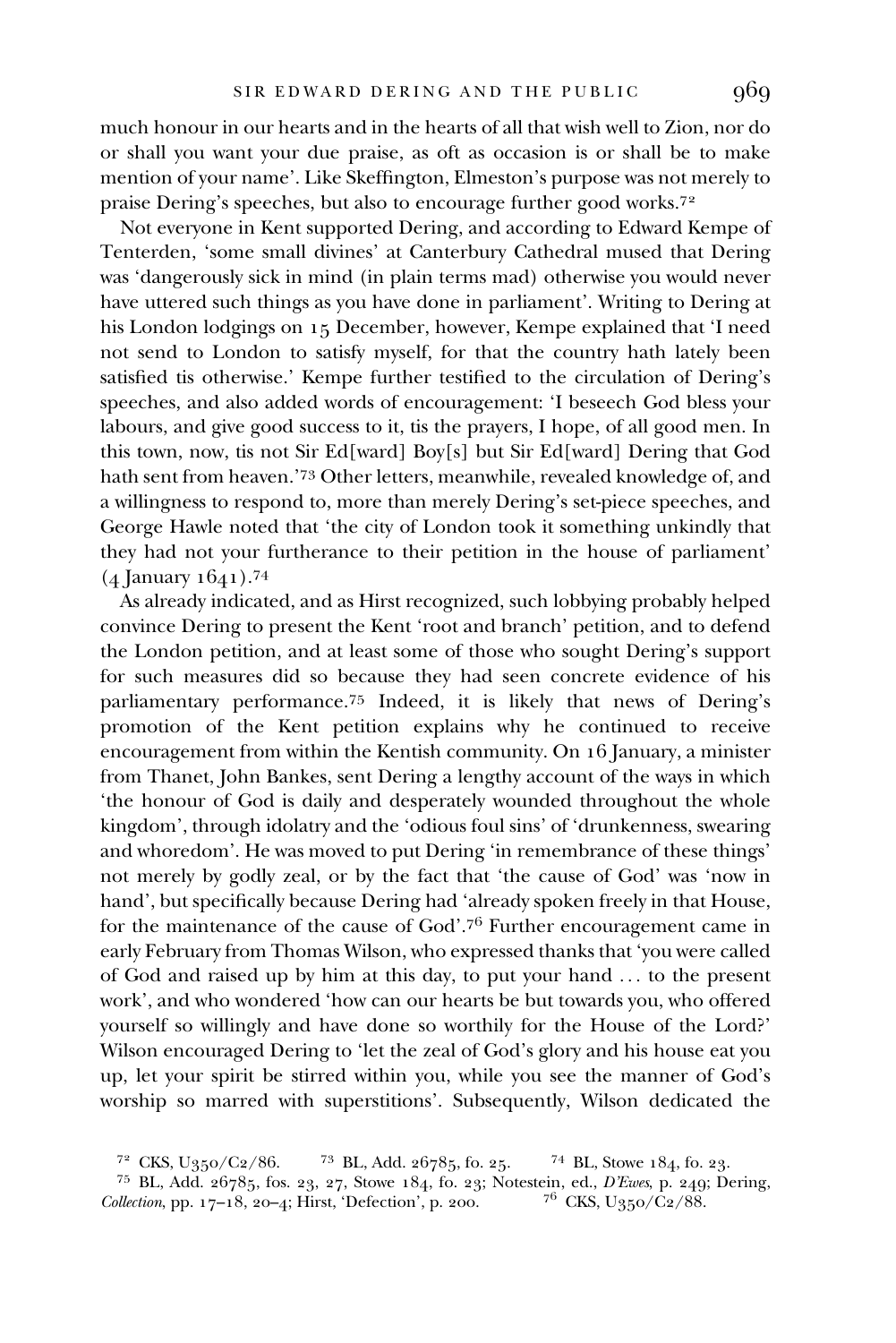printed version of his parliamentary sermon to Dering, recommending renewed 'zeal', and reflecting upon his record by claiming that Dering's 'abilities, in conjunction with zeal, graced with magnanimity and modesty, render you amiable to all that know you and honourable in the minds that hear of you'. He added that 'your forwardness for the good of the church ... hath been my comfort, [and] hath warmed many a heart'.77

Thus far, Dering's correspondents had only responded to speeches that circulated in manuscript form but, by the spring of  $1641$ , Robert Abbot had almost certainly read the printed versions. Writing on  $15$  March, he announced that 'we are happy in our choice', and by adding that Dering's 'noble service' had only slowly been recognized once his speeches achieved wider circulation, he was probably referring to the recent appearance of *Foure speeches*. Upon reading Dering's speeches, Abbot claimed, local people began to describe him and his allies as 'good patriots of the church and commonwealth'.<sup>78</sup> More than previously, Dering's speeches were now being circulated widely, published repeatedly, and consumed avidly, and at least some of those who read them engaged with them and their author, not least in order to encourage Dering to further good works. Such reporting ensured that he became a figure of significant public standing, and this popularity is evident most obviously from Dering's experience during the tumults surrounding the earl of Strafford's trial in May  $1641$ . Writing to his wife, Dering claimed that 'we did appease and send away the citizens, and they did regard my advice as much, perhaps more, than any of the rest ... many took me by the hand whom I knew not, many said ... there goes Sir Edward Dering, that is Sir Edward Dering, and god bless your worship'. If true, this comment indicates that Dering's reputation as a reformer extended to London's crowds, and that he relished such popular applause.

V

There is, however, much more to the dynamic nature of the relationship between Dering and his constituents than expressions of public approval for his parliamentary performance and his enjoyment of popular notoriety. By exploring Dering's reaction to his audience in greater detail over the following months, it is possible to show how this renown became a burden from which he sought to extricate himself, but to do so by demonstrating that his 'defection' represented an ongoing sense of his desire to consider the public response to his speeches, rather than a willingness to ignore the views of his constituents in favour of his own 'predilections'. Dering's 'defection' had less to do with him

<sup>&</sup>lt;sup>77</sup> BL, Add.  $26785$ , fo. 28; T. Wilson, *Davids zeale for Zion* (1641), sigs. A<sub>3</sub>, A<sub>3</sub>v, A<sub>4</sub>. <sup>78</sup> BL, Stowe 184, fo. 27. For copies of Dering's speeches within the library of Henry Oxinden, see: CCL, Elham  $417*(45-7)$ . I am grateful to Sheila Hingley for these references. <sup>79</sup> BL, Add.  $26785$ , fo. 38.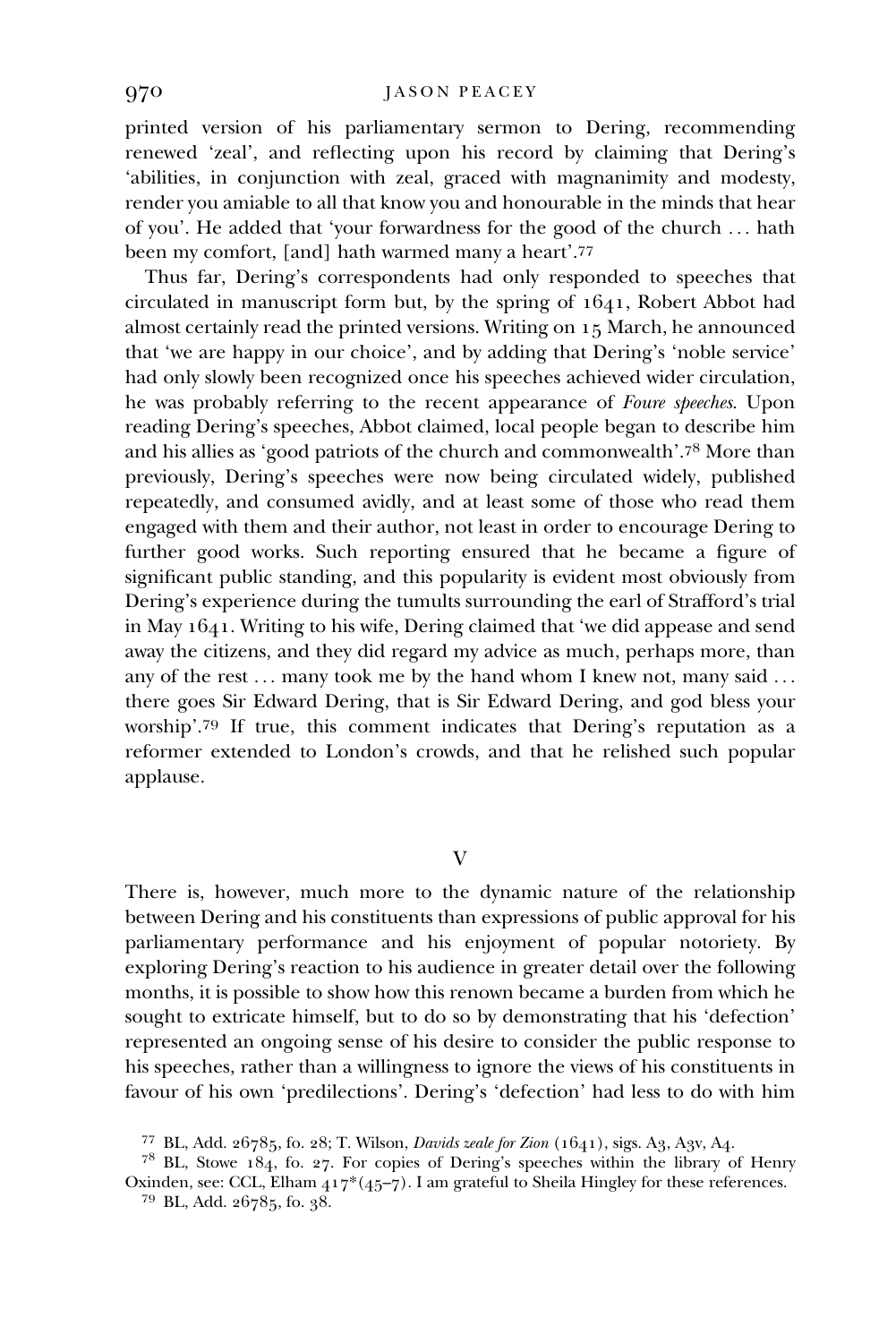abandoning his former supporters than with his determination to clarify the ground on which he and they stood, and to do so by means of ongoing dialogue.

The first indication of Dering's dissatisfaction with reformers at Westminster involved reservations about Strafford's guilt, but more important were doubts about the direction of church reform.<sup>81</sup> Although he was responsible for introducing the bill for the abolition of episcopacy on  $27$  May  $1641$ , Dering declined to publish his speech, and his growing reluctance to support reform is also evident from subsequent speeches on the issue, as the policy of the 'fiery spirits' became notably more aggressive. <sup>82</sup> On 21 June, at a committee of the whole House, Dering questioned what would replace the current church hierarchy, and declared his preference for abolition of 'domineering prelacy', in favour of 'pure primitive episcopal presidency'.<sup>83</sup> On 17 July, he expressed concern that the proposed legislation was 'a growing bill', and he drafted, but did not deliver, another substantial speech to the same effect, whilst also beginning to attack the twin evils of Independency and Presbyterianism, something which became a familiar thread running through later speeches.<sup>84</sup> Dering's disillusionment appears to have prompted a withdrawal from the Commons between  $\frac{1}{3}$  August 1641 and the end of the 'recess', prompting rumours that he had been expelled from the House, and even imprisoned in the Tower of London. On his return to the Commons in late October, moreover, Dering emerged as a powerful conservative figure.<sup>85</sup> He became embroiled in a row over parliament's orders of 8 September – regarding the removal of 'popish' innovations – which revealed his hostility not merely to radical reform, but also to enhanced parliamentary power.<sup>86</sup> He may also have delivered another speech, on 22 October, in which he denied that ministerial meddling in secular affairs was 'inconsistent with their function' and, on the following day, he certainly proposed the creation of 'a free, learned, grave, religious synod' to discuss church settlement.

 Hirst, 'Defection', p. . BL, Add. , fo. . For Dering's speech, see: BL, Harl. , fo. , Harl. , fo. ; M. Jansson, ed., Two diaries of the Long Parliament (Gloucester, 1984), p. 119; Bodl. MS Rawl.D.1099, fo. 17b; Dering, *Collection*, pp.  $63-5$ . This speech was known outside Westminster: BL, Sloane  $1467$ , fo.  $70$ . For

signs of growing moderation, see: Peacey, 'Dering'.<br><sup>83</sup> Dering, *Collection*, pp. 66–7, 68, 74, 76; Rushworth, ed., *Historical collections*, IV, pp. 293–6; Bodl. MS Rawl.D.1099, fo. 79b. See: Maltby, 'Approaches', p. 15

<sup>84</sup> BL, Harl. 479, fo. 72; Dering, *Collection*, pp. 98, 99, 106, 120–53, 141–2.<br><sup>85</sup> BL, Harl. 479, fo. 117; Dering, *Collection*, p. 78; CKS, U350/C2/94–5.<br><sup>86</sup> BL, Add. 26785, fo. 47; W. H. Coates, ed., *The Journal o* CT,  $1942$ ), pp.  $19-20$ ; M. Aston, 'Puritans and iconoclasm,  $1560-1660$ ', in C. Durston and

J. Eales, eds., *The culture of puritanism, 1560–1700* (Basingstoke, 1996), p. 115.<br><sup>87</sup> Dering, *Collection*, pp. 89, 90, 93, 94; Coates, ed., *D'Ewes*, p. 30; Rushworth, ed., *Historical* collections, IV, p. 394. See: Maltby, 'Approaches', p. 159n. Dering may also have backed, or been involved in organizing, a Kent petition calling for such a synod: BL, Add.  $26785$ , fo. 49, Stowe 744, fo. 13; Maltby, 'Approaches', pp. 159-60.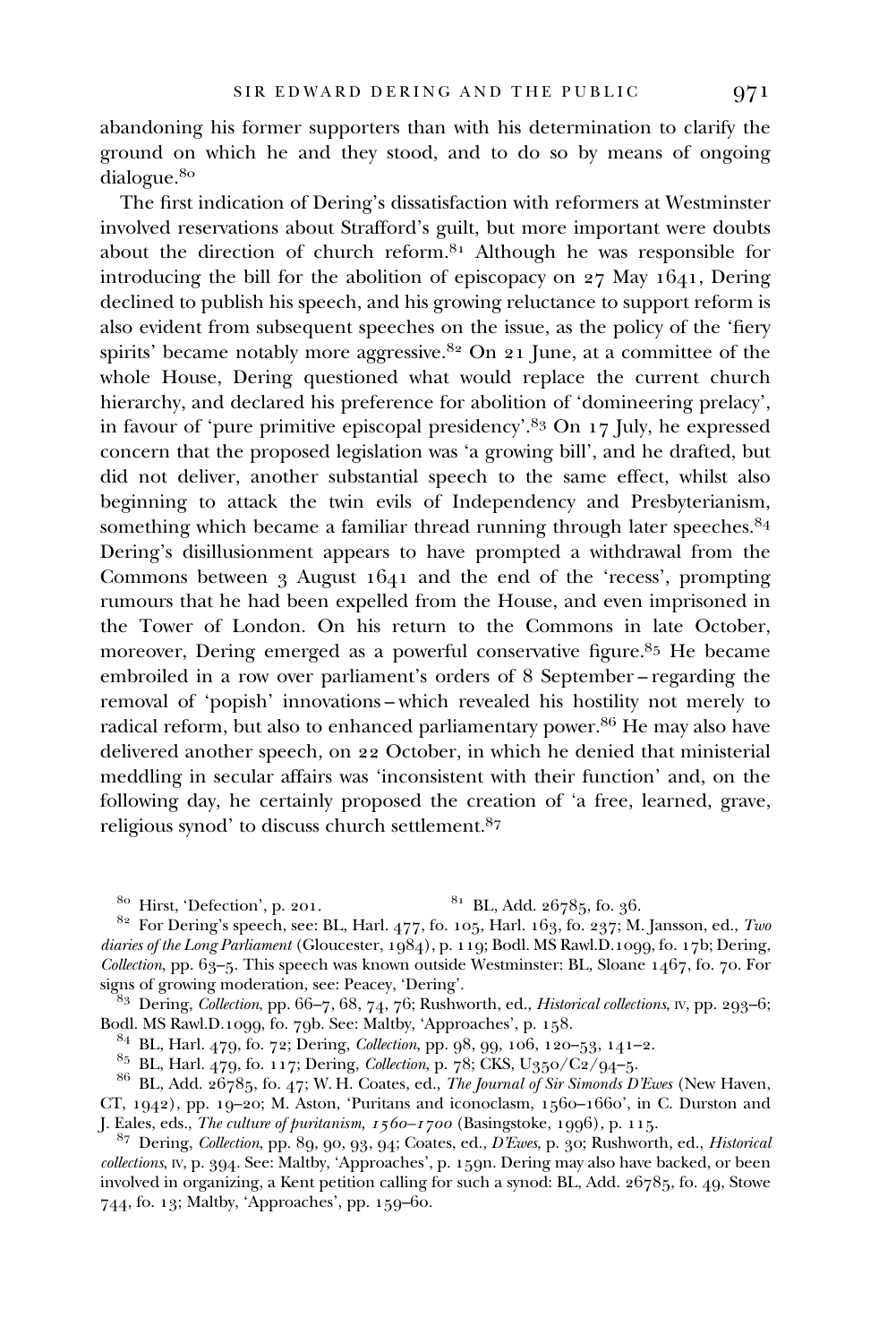Subsequently, Dering also emerged as a leading critic of the 'grand remonstrance', a role recognized by at least some contemporary observers.<sup>88</sup> His opposition stemmed from what he regarded as an unwarranted attack on the established liturgy and a generalized hostility towards the bishops, but it also reflected his views regarding the relationship between parliament and the people.<sup>89</sup> On 21 October, Dering claimed that the public 'sent us hither as their trustees, to make and unmake laws', but he insisted that 'they did not send us hither to rule and govern them by arbitrary, revocable and disputable orders, especially in religion'. Of the remonstrance, he famously asked: 'wherefore is this descension from a parliament to a people?', and he claimed that, while the public 'do humbly and heartily thank you for many good laws and statutes already enacted, and pray for more ... They do not expect to hear any other stories of what you have done, much less promises of what you will do'. In perhaps the most famous single objection to the remonstrance, Dering said 'I did not dream that we should remonstrate downward, tell stories to the people, and talk of the king as of a third person.'<sup>90</sup> The import of this speech has not always been correctly understood. For Dering, MPs were trustees of, and ought to be responsive to, their constituents, but they exceeded their authority by endeavouring to set the political agenda and by promoting measures which lacked popular support. Contrary to the views of Derek Hirst, therefore, opposition to the remonstrance does not imply an abandonment of views regarding the legitimacy of constituents placing pressure on their MPs. Indeed, Dering consistently regarded MPs as public servants, rather than as political masters.<sup>91</sup>

In the light of such comments, it is particularly important to reconsider Dering's 'defection' from the reformers, to suggest that it was provoked by a concern that he was regarded, both inside parliament and without, as a supporter of radical reform, as well as by pressure from his constituents to show restraint and to undermine radical sectaries. As early as March  $1641$ , correspondents in Kent such as Abbot sought to convince Dering that proposed reforms were unlikely to satisfy religious extremists, that the latter were close followers of Dering's career, that 'Brownists' were inclined to petition against him, and that 'there are some things which they ... have catcht at in your worship's fourth speech'. In the first week of July, Abbot relayed reports that Dering, having 'fought in the front, wheeles about', and he also noted the vehement hostility towards the prayer book, warned Dering of the perils 'by rigour either for or against' bishops, and he asked that 'speedy motion be made

<sup>&</sup>lt;sup>88</sup> Coates, ed., D'Ewes, pp. 117, 219-20; CJ, II, pp. 322, 327, 328; Dering, Collection, p. 107; BL, Add. 64922, fo. 65.<br><sup>89</sup> Dering, *Collection*, pp. 95, 97, 105, 110, 111-12; Coates, ed., *D'Ewes*, pp. 151-2, 181n,

<sup>183</sup>n; CJ, II, pp. 317; J. Bruce, ed., Verney papers (Camden Society, vol. 31, London,  $1845$ ), p. 122; Rushworth, ed., *Historical collections*, IV, pp. 425–8; Nalson, ed., *Impartial collection*, II, pp. 668–74.

 $91$  Hirst, 'Defection', p. 201; Hirst, Representative, p. 185.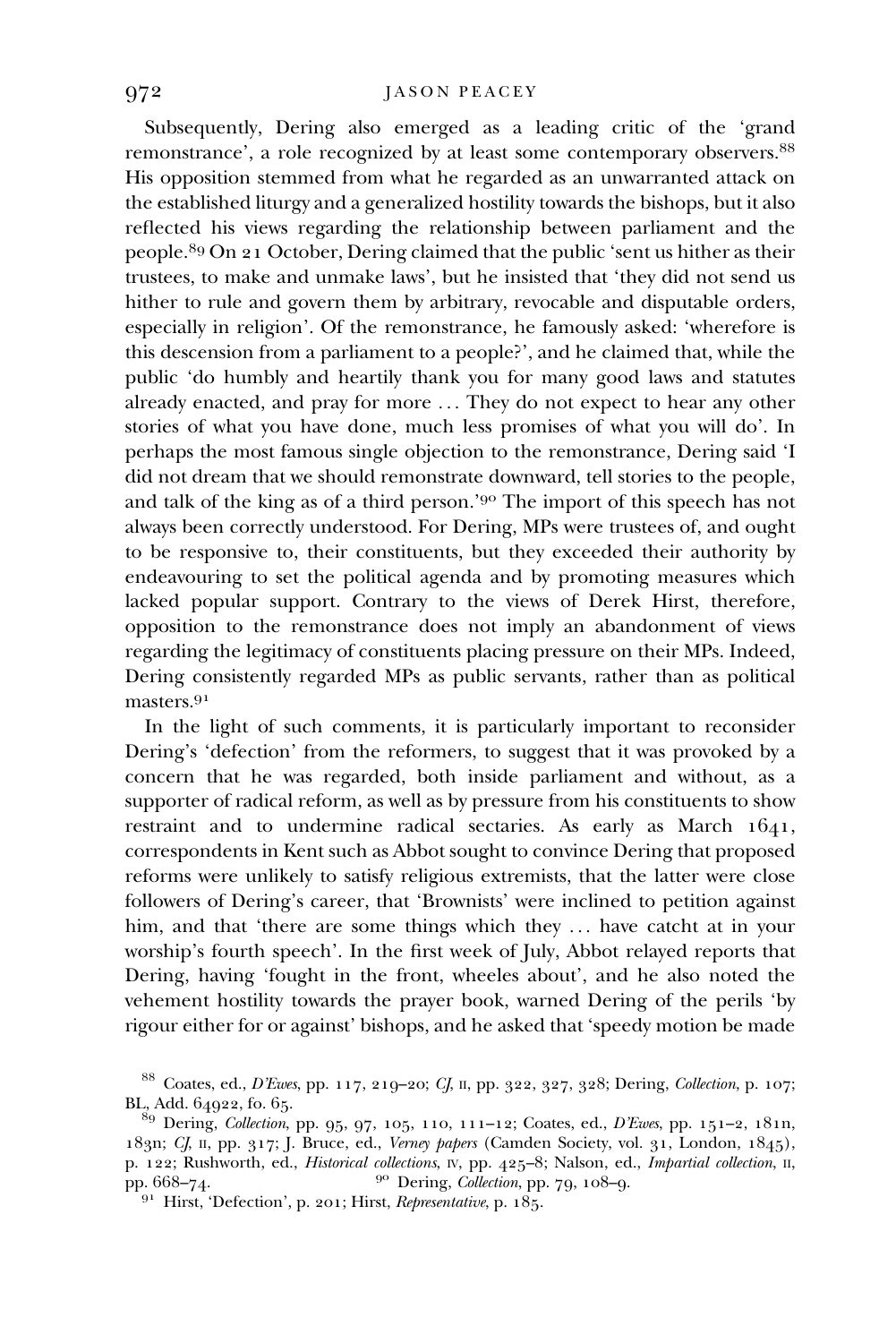... against this disorder'.<sup>92</sup> Dering may also have been influenced by a petition from John Reading in defence of tithes, which he subsequently mentioned in his speech on 23 October, among the 'many mournful sad complaints I have of late received'.<sup>93</sup> Dering also received at least three copies of the October 1641 Kent petition, in response to plans for the abolition of episcopacy and abrogation of the prayer book, which demanded 'a severe reformation, not an absolute innovation', and which called for 'a free national synod'.<sup>94</sup> Dering's subsequent speeches were clearly in line with these demands from his constituents.

In January 1642, moreover, Dering received a lengthy letter from Augustine Skynner, a rising star of Kentish parliamentarianism, which probably reinforced fears that his views had been misinterpreted. Skynner claimed that Dering had once been 'our county's delight', that 'in the infancy of this ... blessed parliament you gave us all cause to praise God for you, who put it into your heart to ... give the first assault ... on the Goliah of hierarchical episcopacy', and that his parliamentary activity had 'cast the prayers and eyes of all God's people ... upon you above all others'. Nevertheless, Skynner felt that there was much still to be done. While he claimed to be a supporter of moderated episcopacy and 'no separatist', and while he applauded Dering's 'pious and seasonable motion for a national synod', he nevertheless feared 'a recidination'. Thus, while professing that 'our eyes and hopes are still upon you', Skynner encouraged Dering to deliver 'our enlargement and deliverance from the epidemical disease of our nation and county, the licentious and careless clergy'.

Dering's 'defection' in the second half of  $1641$  was a reaction, therefore, to pressures which he considered to be a natural and desirable part of his role as an MP, as well as those resulting from the public's interest in, and ability to follow, parliamentary business, and from his attempt to court popular reputation. Dering's sense that the public perception of his views was mistaken, and that those whom he considered to be his supporters wanted to moderate proposals from the reforming zealots both at Westminster and in their locality, combined to push Dering towards confrontation with the 'fiery spirits'.

## V I

The debates over the 'grand remonstrance' confirmed Dering's status as a leading MP, provoked rumours that he would be punished for his speeches, and prompted his withdrawal from parliament in December  $1641.9^6$  What can also be detected during these tumultuous weeks, however, was Dering's heightened

<sup>&</sup>lt;sup>92</sup> BL, Stowe 184, fos. 27–8, 43, 471–v; Hirst, 'Defection', p. 202.<br><sup>93</sup> BL, Add. 26785, fo. 52; Dering, *Collection*, p. 93.<br><sup>94</sup> BL, Add. 26785, fos. 53, 55, 56.<br><sup>95</sup> BL, Stowe 744, fos. 13r–v.<br><sup>96</sup> CSPD,  $1641-1643$ ,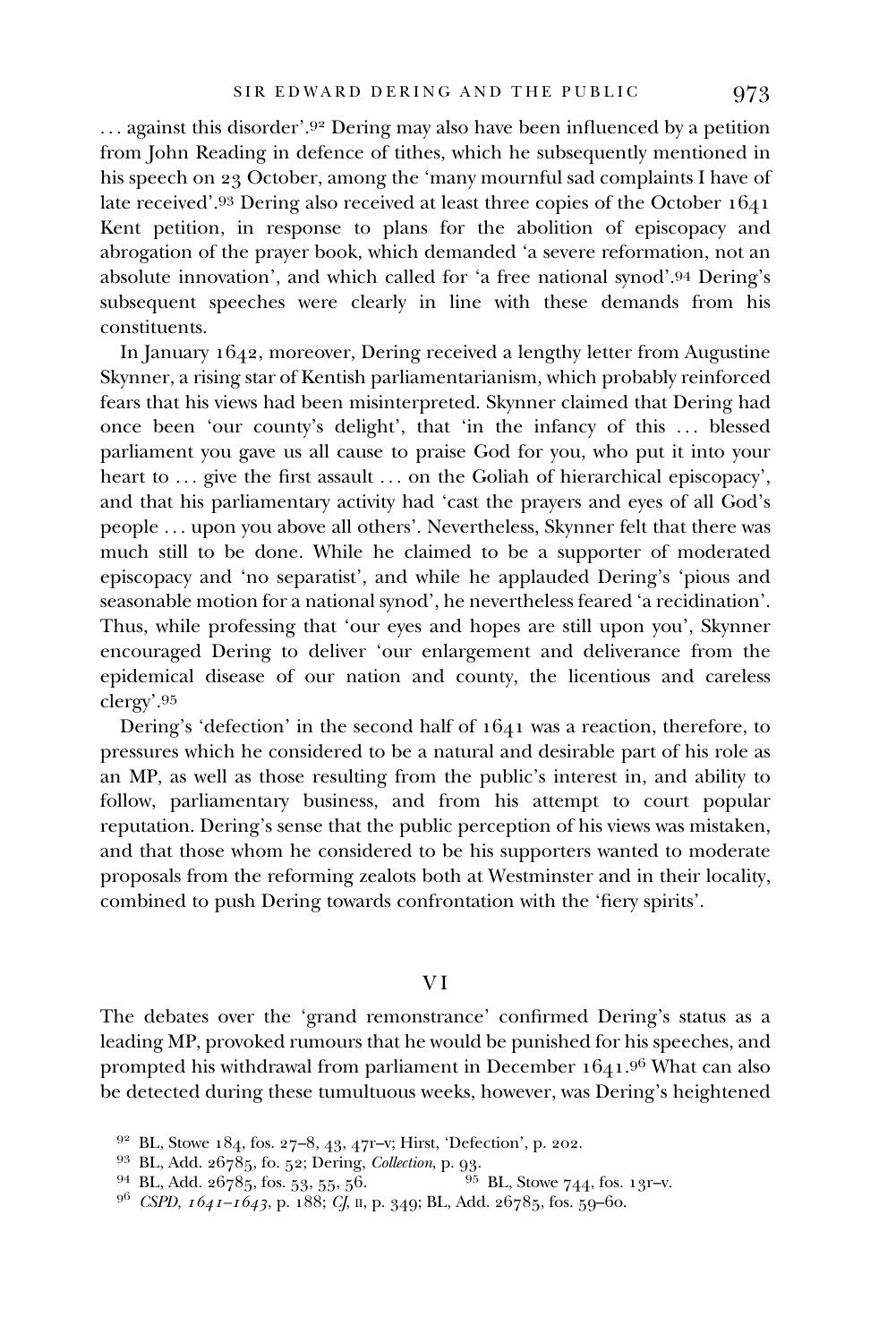concern regarding his public reputation. In his planned speech against the abolition of episcopacy the previous summer, Dering had asked that his opposition could be 'posted up from Westminster to the Tower, and from Dover to Berwick', and it was this desire to account for his actions, and to make a public declaration of his views, which underpinned the decision to publish a collection of his parliamentary speeches in January  $1642.97$  The rhetoric with which these parliamentary discourses were surrounded yet further illuminates Dering's concern with both his audience and his reputation.

Dering's decision to publish his speeches was almost certainly a response to their unauthorized publication, in the form of illicit editions of his defence of the liturgy and his call for a national synod.<sup>98</sup> On 24 January 1642, he wrote that this speech 'crept out from his fellows by stealth', and he promptly returned to the Commons to complain about its appearance.<sup>99</sup> Dering was also struck, however, by the popularity of this edition, telling his wife that 'above 45 hundred' copies had been sold, that there were 'more in printing', and that 'never anything sold like that', and also informing her about its favourable reception at court.<sup>100</sup> Thus, although Dering repeated his complaint to the Commons on 29 January, his concern was once again with the unauthorized appearance of his words, rather than their publication. Indeed, at the moment these tracts were going through the press, Dering was planning his own edition, and he once again used his power to license their publication on  $27$  January.<sup>101</sup>

If Dering wanted to capitalize on the popularity of his speeches, and on his sense that he was in tune with a public mood of moderation on church reform, then he also sought to clear his name. For although he professed that he had 'no need to apologise', he nevertheless sought to correct misapprehensions regarding his views.<sup>102</sup> In essence, Dering denied ideas that he had ever supported 'root and branch' as it had come to be understood, as well as allegations that his conscience was 'not so good as in the beginning of the parliament'. After printing his speeches of 10 and 23 November, Dering asked: 'what is here for root and branch?' Presenting his speech in support of the Kent petition, Dering claimed that he reduced the latter 'to less than a quarter of its former length, and taught it a new and more modest language'. Defending his speech against the canons, Dering asserted 'I might easily have pressed the

<sup>97</sup> Dering, *Collection*, p. 153. See: Cromartie, 'Printing', p. 37.<br><sup>98</sup> Three editions of this survive: E. Dering, *A most worthy speech* (1641?, D1112–14). See: CCL, Elham 417<sup>\*</sup>(46), Elham 420<sup>\*</sup>(30).

 $99$  CKS, U350/C2/96; W. H. Coates, A. S. Young, and V. Snow, eds., Private journals of the Long Parliament (3 vols., New Haven, CT,  $1082-02$ ), I, pp. 120, 125; CJ, II, p. 387; Diurnall

*Occurrences*,  $6$  ( $7-14$  Feb. 1642), sig. A3.<br><sup>100</sup> CKS, U350/C2/96-7. See: D. Gardiner, ed., *The Oxinden letters, 1607–1642* (London, 1933), p. 270.

 $\frac{101}{2}$  Coates, Young, and Snow, eds., *Private journals*, I, pp. 216, 220, 261; CKS, U350/C2/96;

Transcript of the registers, I, p. 39; Dering, *Collection*.<br><sup>102</sup> Dering, *Collection*, sig. A3. He told his wife that he was 'almost tired out with swimming against the stream': CKS,  $U_{350}/C_{2}/96$ .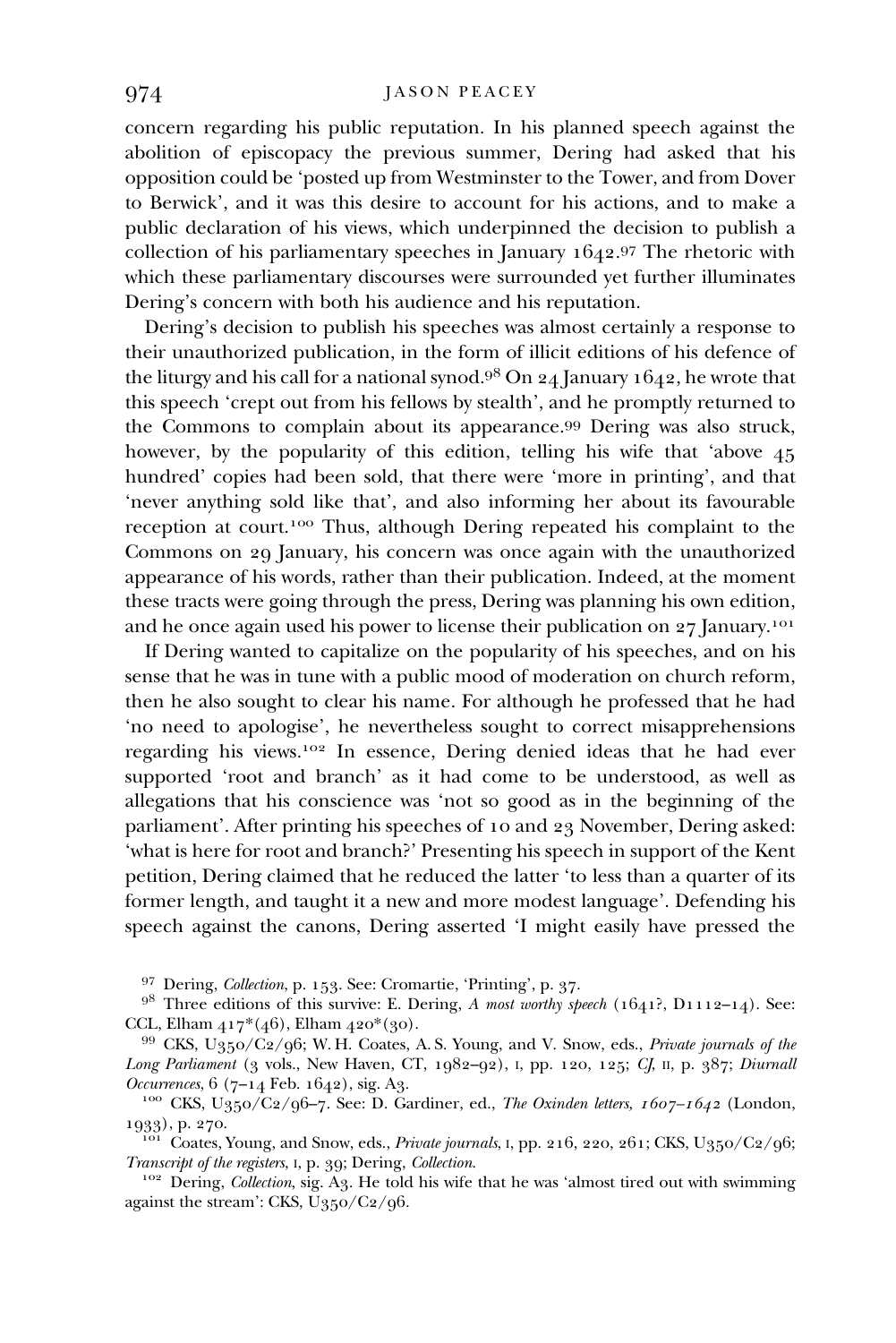abolition of the founders and of the whole order of prelacy ... yet nothing of root and branch therein.' Dering likewise justified printing his undelivered speech against the clergy exercising secular power, on the grounds that it demonstrated the moderation of his position, and revealed that 'so far am I from the rooters'.<sup>103</sup> Dering then explained his sponsorship of the bill against episcopacy by asserting that it was 'pressed into my hand' by Sir Arthur Hesilrige, at the instigation of Sir Henry Vane and Oliver Cromwell, and that 'the bill did hardly stay in my hand so long as to make a hasty perusal'.<sup>104</sup> Dering also claimed that he presented the bill with 'fain recommendations', and that it had been much more moderate than it subsequently became. The aim, in other words, was to show that the moderation of his more recent speeches had been evident all along.

Dering's concern to manage his popular reputation also explains the attempt to claim credit for, and exert control over, his oeuvre.<sup>106</sup> By publishing his scheme of 'church government reduced into a few heads', for example, Dering was able to defend his credentials as a supporter of limited episcopacy, while also claiming credit for a document which had been thrice printed 'without my knowledge or consent' and without attribution.<sup>107</sup> Likewise, Dering justified printing the text of his planned speech against the clergy exercising secular power on the grounds that it had 'gone forth without my appointment, into print', and he printed the speech defending the liturgy by claiming that a copy had 'issued lately forth ... unknown to me'.<sup>108</sup> At other moments, however, Dering was explicitly responding to critics who regarded him as a turncoat. Discussing his sponsorship of the bill against episcopacy, therefore, he noted that this had brought about 'the obloquy I suffer', while in justifying the publication of his speech of  $21$  June  $1641$  he claimed that 'many have importuned me for copies', and that 'this was the first which was distasted abroad'. In addition, Dering responded to overt criticism of his speech on 20 November, which he claimed had been 'entertained abroad' with 'exception' as well as 'applause', perhaps referring to the concern of people like Abbot that

- 
- <sup>103</sup> Dering, *Collection*, pp. 2, 11, 16, 17, 24, 48–9, 61–2, 162.<br><sup>104</sup> Ibid., pp. 62–3. See: E. Hyde, earl of Clarendon, *The history of the rebellion*, ed.<br>W. D. Macray (6 vols., Oxford, 1888), I, p. 314.
	- -

Master Grimstons argument concerning bishops  $(1641)$ , pp. 2-5; Sixteene propositions in parliament  $(1642)$ , pp. 1-4. The first of these had been referred to Dering's committee on 23 July, although it is not known whether Dering sponsored its appearance: Jansson, ed., Proceedings, VI, p.  $63.$   $\degree$   $\degree$   $\degree$  Dering, *Collection*, pp.  $48-9, 96.$ 

<sup>&</sup>lt;sup>105</sup> Dering, *Collection*, pp. 3–4, 5, 65, 81, 88, 107, 119, 120.<br><sup>106</sup> It is interesting that Dering neglected to publish two of his speeches. One, a report regarding Henry Burton's Protestation protested, survives in Dering's own hand: BL, Stowe 354, fos.  $111-12$ . A second was prepared during the recess, but was unable to be delivered before his removal from the Commons: Lambeth Palace Library, MS 943, pp. 735-7. Pym claimed that Dering neglected to deliver the report into Burton's pamphlet: Beinecke Library, Osborn files 12398.<br> $\frac{1007}{107}$  Dering, Collection, pp. 155–61. The order and forme for church government (1641), pp. 1–4;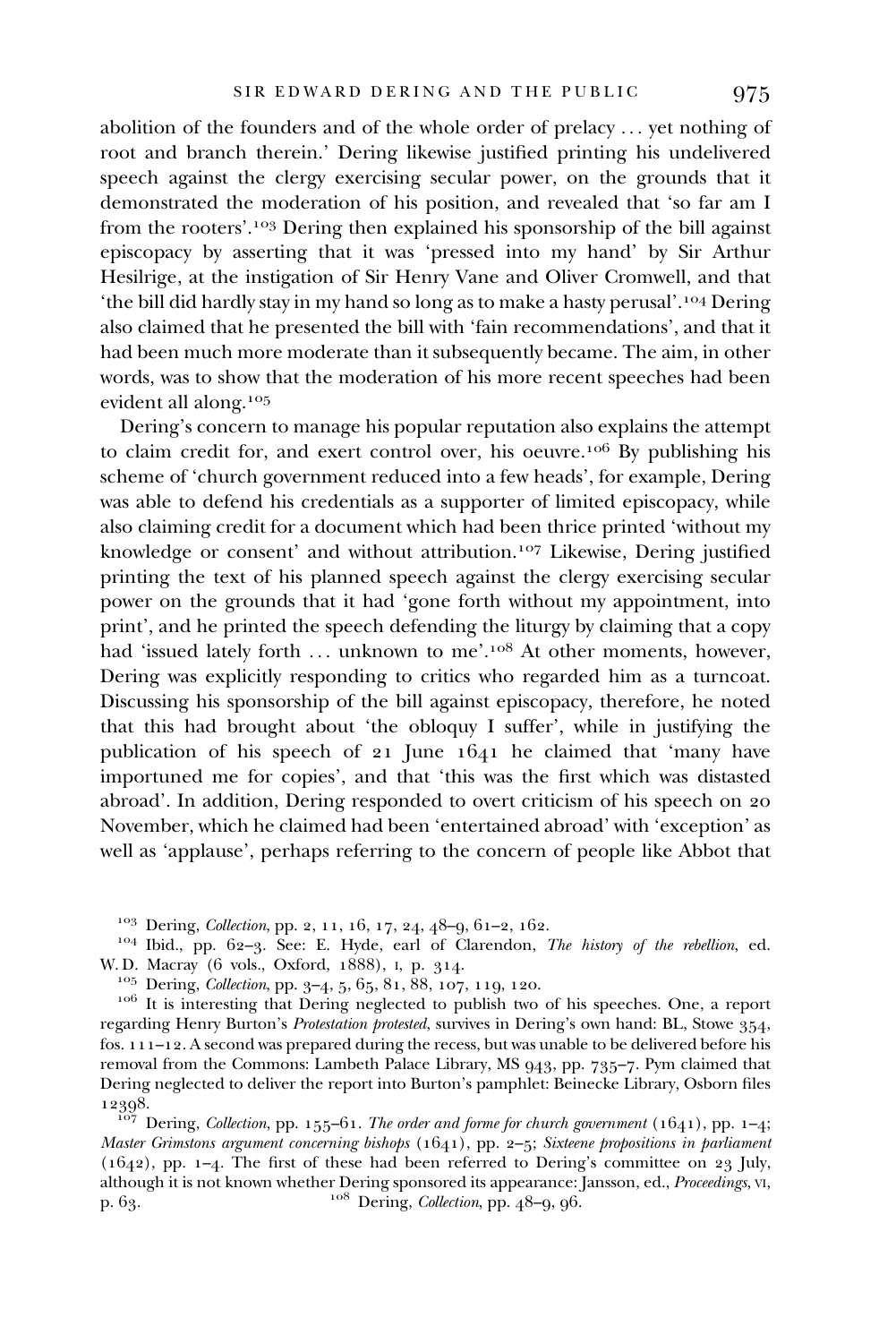### q76 JASON PEACEY

Dering needed to elucidate further his plan for a national synod.<sup>109</sup> More importantly, however, Dering responded to a personal letter from 'T.R.', dated  $21$  January 1642, which subsequently became a very public printed attack, and which was based upon 'perusal of your last speech in parliament', albeit in an unauthorized and inaccurate edition. The author clearly considered Dering to be renegade, and told him that he was duty-bound to pursue a particular political course by the 'trust reposed in you by God and your country ... to contribute your best abilities to make up the hedge in the thorough reformation of the church and kingdom.

Dering's attempt to portray his own attitudes towards the church as having being consistent since November 1640, and to suggest that others had merely become more radical, was not entirely credible, given his parliamentary record and his licensing activity. That Dering should nevertheless have sought to do just this in January  $1642$  reflects less a perverted psychology than a concern that his motives and ambitions had been misinterpreted, and a sense of responsibility to his public. The collected edition of Dering's speeches makes much more sense as part of an ongoing conversation with his constituents than as an intellectual autobiography. A concern with his public image, in other words, helps to explain why Dering suggested that his views had been misapprehended, and a sense of obligation to his constituents renders comprehensible the attempt to claim credit for the things he had done. This was not a straightforward task, but what made these goals particularly problematic was that Dering had himself ensured that his reputation now extended far beyond the borders of Kent. The response to Dering no longer came only from his own constituents, and no longer simply took the form of private letters, and Dering thus felt compelled to address his comments to this national audience, and to explain himself in the public domain. To the extent that Dering was a political figure of national importance, however, it was no longer clear precisely what relationship he had with his Kentish constituents. Dering's career thus appears to expose the paradoxical nature of the representative role which he sought to assume. Print clearly facilitated his service as an MP, by making it easier to ensure that constituents were aware of his activity, aims and objectives, but at the same time it turned him into a political partisan on a national stage.

### VII

The final phase of Dering's life, from publication of his speeches in January  $1642$  to his death in June  $1644$ , reveals the consequences of Dering's flirtation

<sup>&</sup>lt;sup>109</sup> Ibid., Collection, pp. 62, 65, 96, 161-2; Coates, Young, and Snow, eds., Private journals, I, p. 253; BL, Add. 26785, fo. 49.<br> $\frac{110}{10}$  BL, Add. 26785, fo. 63; Larking, ed., *Proceedings*, pp. 70–3. See: Hirst, 'Defection',

pp. 206-7. This letter was published as:  $\overline{A}$  message of peace (1642). See: Dering, Collection, p. 102.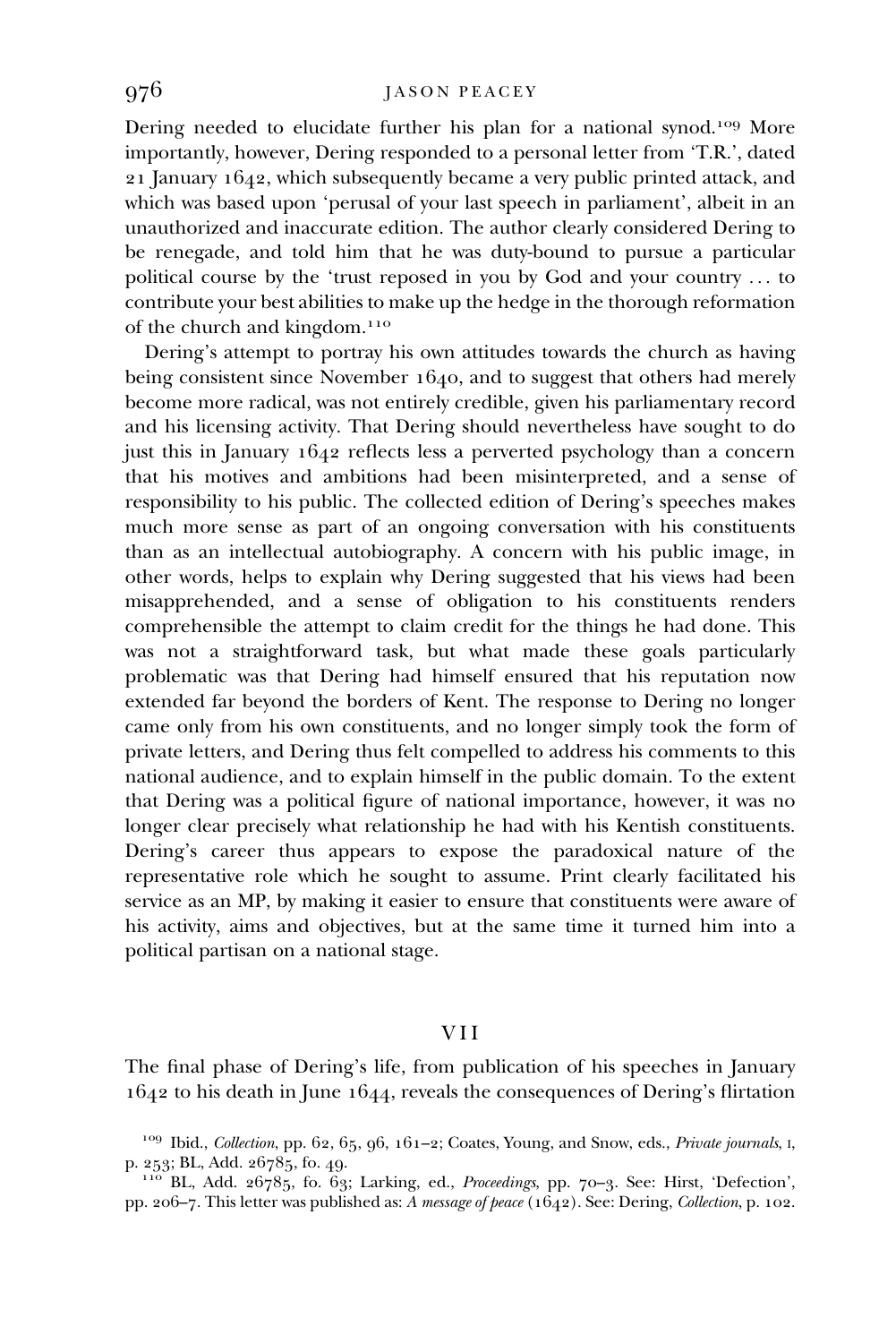with print, his concern with his reputation, and his popularity on a national stage. Having chosen to become a figure of national rather than merely local importance, Dering discovered he could be held to account at a national level rather than merely by his constituents, and that this process could be both humiliating and very visible. By January  $1642$ , thefore, Dering had cause to be more concerned by enemies at Westminster than by constituents in Kent. He recognized that 'such of the prelatical party as are in love with present pomp and power will be averse unto me, because I pare so deep', while 'the rooters ... declaim against me because I will not take all away'.<sup>111</sup> He must also have anticipated the likely response from parliament. When the Commons questioned Dering about his book of speeches on 2 February, he was forced to make a humiliating apology, before witnessing the reformers' wrath. Their speeches reveal that Dering's book was deemed scandalous not merely for 'discovering the secrets of the House', but also because it contained speeches 'pretended' and 'intended' to have been spoken. As such, it was considered 'vainglorious'.<sup>112</sup> Dering was duly expelled from the House and imprisoned in the Tower, and his book was ordered to be burnt by the hangman.

Such adverse attention nevertheless had its advantages, and Dering's punishment merely increased his fame and enhanced his power. Sir Simonds D'Ewes worried that the sentence 'might make the book to be enquired after by many who would else never hear of it', that its price would rise from  $14d$  to  $14s$ , and that this would encourage a new edition.<sup>114</sup> Indeed, news of Dering's censure circulated rapidly and widely, in both manuscript and print, and his fate became a topic of nationwide conversation, and the resulting demand for his book duly inflated its price as predicted.<sup>115</sup> Moreover, Dering capitalized on his notoriety by courting popular support during his journey to the Tower. Rather than travelling by private coach, removed from public gaze, he instead 'went up and down the streets and the Exchange in London, with hundreds of boys and girls at his heels to see him'. Parliament even feared that Dering would become the focal point for dissent and unrest, as rumours circulated regarding planned protests by his supporters. When some  $_4,000$  Kentish men arrived in London to lobby parliament, it was 'imagined they came on behalf of

<sup>111</sup> Dering, *Collection*, p. 161.<br><sup>112</sup> *CJ*, II, pp. 409, 411; Coates, Young, and Snow, eds., *Private journals*, I, pp. 253, 255, 257, 261–5; Bruce, ed., *Verney papers*, p. 152.<br><sup>113</sup>  $CJ$ , II, pp. 411, 414, 419; Coates, Young, and Snow, eds., *Private journals*, I, pp. 253–5,

264–5, 268, 270, 283, 304.<br>  $^{114}$  Coates, Young, and Snow, eds., *Private journals*, I, pp. 254–5; D. Cressy, 'Book burning in Tudor and Stuart England', *Sixteenth Century Journal*, 36 (2005), pp. 359–74, at p. 373.

<sup>115</sup> HMC, Portland, Part I, p. 31; Gardiner, ed., Oxinden letters, pp. 286, 287, 292; Newes from the Tower (1642), sig. A2; Devon RO,  $73/15$ , p. 110. For evidence that copies were selling for as much as 4s 6d, see: CKS, U269/A4/1, U269/A390/1; BL, Add. 26785, fo. 65v. For copies in Kentish libraries, see: CKS, U951/Z<sub>49</sub>/5, 13; CCL, Elham  $420*(29)$ .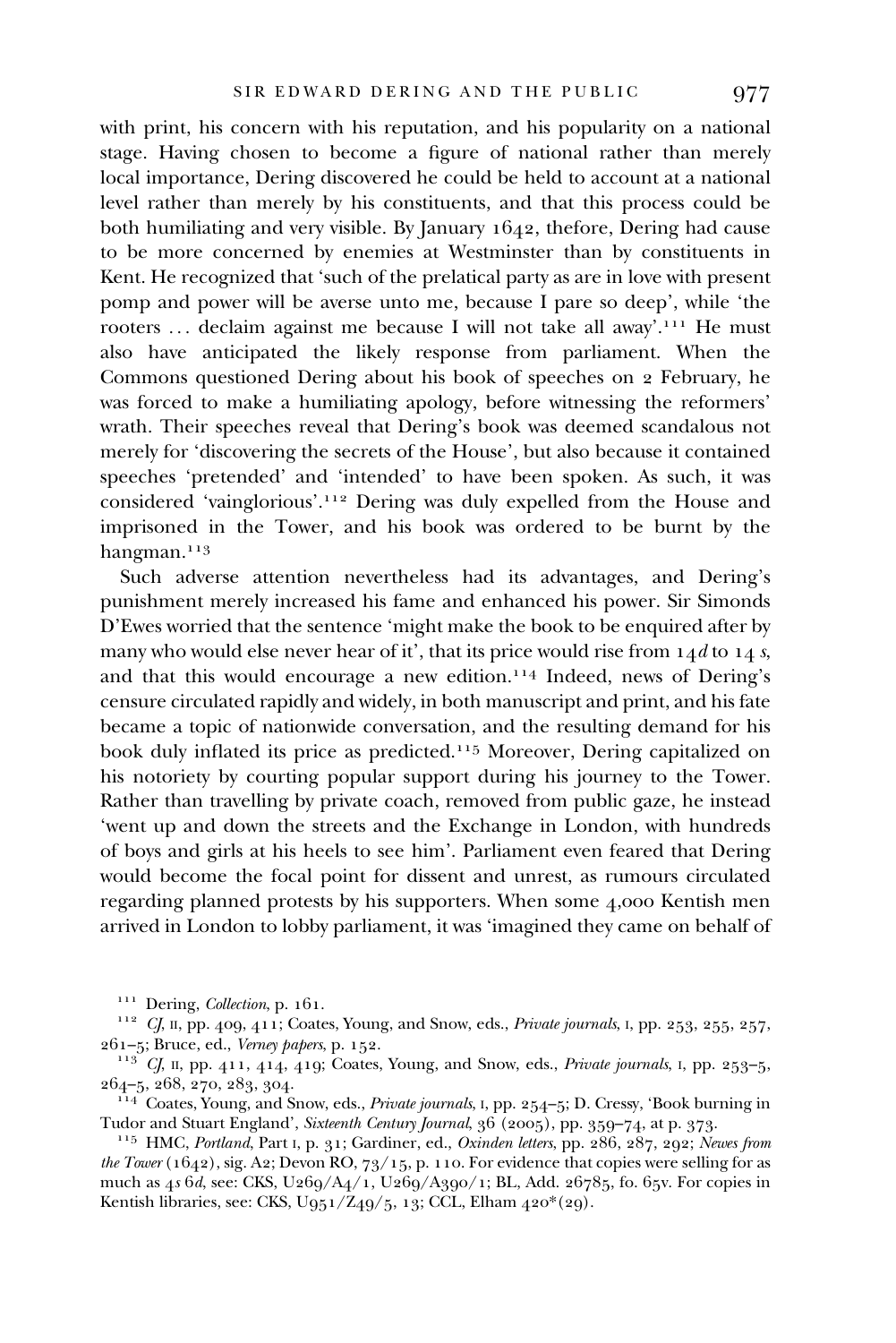Sir Edward Dering ... many being sorry for the censure and imprisonment upon him'.<sup>116</sup> On 11 February, a Surrey man was cited in the Commons for declaring that 'it was by malicious procurement that Sir Edward Dering was sent to the Tower, where those who sent him thither did better deserve to be'.<sup>117</sup>

Such popularity, however, ensured that Dering's opponents strove even harder to undermine his reputation, not least in print. One pamphlet opined that he was no longer 'the glory of the people, the fame of the House, the credit of his country, the object of each eye'.<sup>118</sup> Cromwell argued that Dering's book would cause people to be 'deceived and led into an ill opinion concerning the proceedings of this House', and he recommended that 'some able member ... might be appointed to make a short confutation of the same'.<sup>119</sup> The result was the printed text of a letter by John Pym, which lamented Dering's 'strange unadvised and sudden differing from himself', and which suggested that 'admiration' had been his downfall: 'the world so doting on your accomplishments ... set you idolatrously above others, that at last you stepped up above yourself, scanning the words and conceptions of others, if not with a diffident difference, yet with a reserved distance, expecting that what you either voted or writ should be taken as authorised'. Pym responded to Dering's claims that he had remained consistent throughout his time in parliament, and suggested that he had fallen away after sixteen months of 'worthy deportment and unmatchable heedful travail amongst those peerless worthies', and although he credited Dering with 'powerful rhetoric' and 'sound and profound arguments', and with 'wounding and bruising' notorious delinquents amongst the 'Straffordian faction', he nevertheless accused him of being 'poisoned with the dregs of that cup'. Thus began the process of refuting Dering's professed consistency on church reform, and of suggesting that he had 'defected'.

It was not immediately apparent, however, that such tactics would be successful, and Dering's response revealed both defiance and a consciousness that his was a *cause célèbre*. He promised to renew his campaign both 'by word and by writing', and predicted that 'my book and I shall do you more mischief out of the House than if I were still among you'.<sup>121</sup> He fairly quickly managed to secure release from the Tower, not just because he submitted a petition in which he did 'most humbly acknowledge his fault', but also because there

 $^{116}\,$  CSPD,  $\emph{1641--3},$  pp. 273, 275, 278, 281–2; HMC, Second report (London, 1871), p. 47; BL, Add. 33936, fo. 258. <sup>117</sup> Coates, Young, and Snow, eds., *Private journals*, 1, p. 349.<br><sup>118</sup> Newes from the Tower, sig. A2.<br><sup>119</sup> Coates, Young, and Snow, eds., *Private journals*, 1, p. 293.<br><sup>120</sup> J. P., *The copie of a* 

think Dering guilty of apostacy, 'for I never thought him a convert': Coates, Young, and Snow, eds., Private journals, I, p. 253. Henry Oxinden, however, said 'Sir Edward Dering has so used to turn around in his study that he would do the like in the parliament house. Pray God his much turning hath not made his head dizzy and that he doth not turn out of his right wits': Gardiner, ed., Oxinden letters, p. 296.  $^{121}$  BL, Add. 26785, fo. 65v.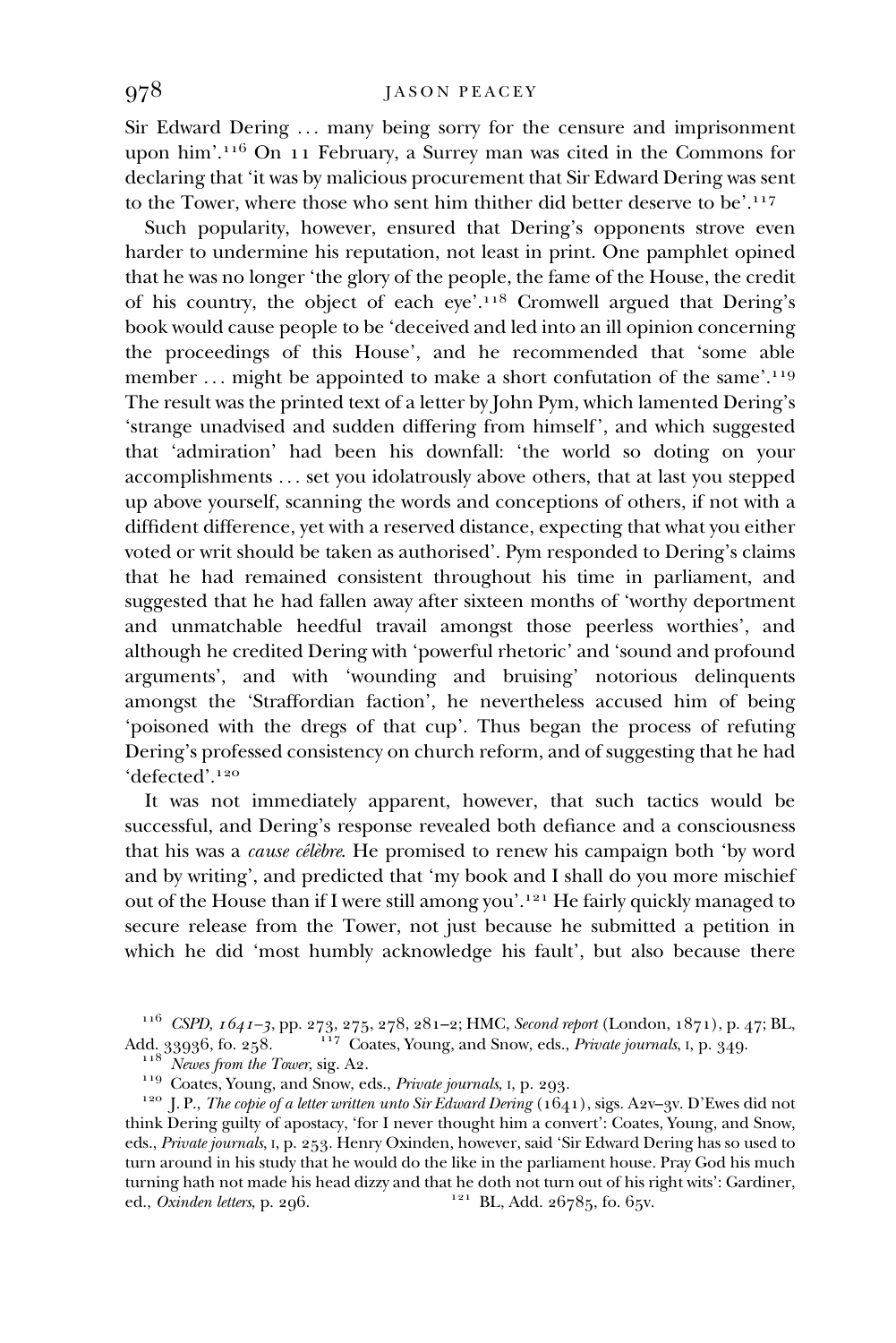remained in the House people like Sir John Culpeper who were sympathetic to his views and his plight, and perhaps also because others genuinely feared that his prolonged detention might provoke disorder.<sup>122</sup> Dering also honoured his promise to cause more trouble by helping to promote the controversial Kentish petition, which seemed to augur the emergence of a royalist 'party', as Sir John Coke described it, with its calls for a national synod and for accommodation between Westminster and the king, and with its denunciation of recent parliamentary orders concerning the militia. This petition was circulated fairly vigorously in order to secure signatures, and Dering secured renewed public notoriety by allegedly seeking to rally a crowd of  $40,000$  men at Blackheath in order to march with the petition to parliament en masse. Naturally, the Commons voted the petition 'scandalous, dangerous, and tending to sedition' on  $28$  March, but although they managed to interrogate Dering on  $4$  April, he quickly disappeared, prompting an order to block the routes which might permit flight to the continent, and then legal impeachment on  $22$  April. The charge against Dering was that he had a 'malicious and wicked intention' to undermine the militia ordinance, to 'interrupt and scandalise the proceedings of Parliament', and to 'set division between His Majesty and the parliament, and to raise sedition and tumult', and it was alleged that he had capitalized on his popularity in Kent by promoting the petition through 'false and sinister suggestions, persuasions and solicitations', and through massed gatherings. This mischief, MPs concluded, was likely to prove 'fruitful and generative', and to produce 'a new brood of serpent ... continually hissing, maligning and practising against the pious and noble endeavours of both Houses', and Dering was described as 'a man of mark and eminency, of wit, learning and zeal', and as the 'ringleader' in Kent, who was prepared to stop at nothing for the 'compassing' of his own ends. Indeed, the fear of Dering's power led Pym to express concern that the Kent petition's delivery would 'prove a bloody day', and prompted MPs to mobilize the militia to meet the 500 men who arrived in London armed with 'a bundle of printed petitions'.<sup>123</sup> These men were probably as emboldened as parliament was alarmed by the fact that such events coincided with the appearance of yet another edition of Dering's speeches.<sup>124</sup> Thus, when Dering joined the king in the summer of  $1642$ , his influence in Kent was clearly feared by parliamentarians, who tried in vain to arrest him,

<sup>122</sup> CJ, II, p. 426b; Coates, Young, and Snow, eds., *Private journals*, I, pp. 348, 352, 354.<br><sup>123</sup> BL, Add. 64923, fo. 2; 'Sir Roger Twysden's narrative', *Archaeologia Cantiana*, 1 (1858), pp. 201-3, 211-12; CJ, II, pp. 501, 502-3, 507, 510, 511, 513, 514, 533, 535, 536, 537; Coates, Young, and Snow, eds., *Private journals*, II, pp. 100-2, 107, 133, 184, 189, 198, 203, 237-8, 248; Lords Journal (LJ), IV, pp.  $676a, 678b, 703a, LJ, V, pp. 9, 14, 17-19$ ; HMC, Buccleuch (London, 1899), Part I, pp. 295-6; HMC, Cowper, Part II, p. 311; Many remarkable passages (1642), sig. A2v; HMC, *Montagu* (London, 1900), pp. 148, 151; BL, Add. 33512, fo. 72; CSPD, 1641-1643, p. 316; NLS, MS 2687, p. 1117.

 $p. 124$  Coates, Young, and Snow, eds., Private journals, II, p. 248; CJ, II, p. 549b; NLS, MS 2687, p. 1118. See: E. Dering, A collection of speeches  $(1642, D1103)$ ; CKS, U275/Z4. Dering's speeches would be republished in 1660: Sir Eward Dering revived (1660).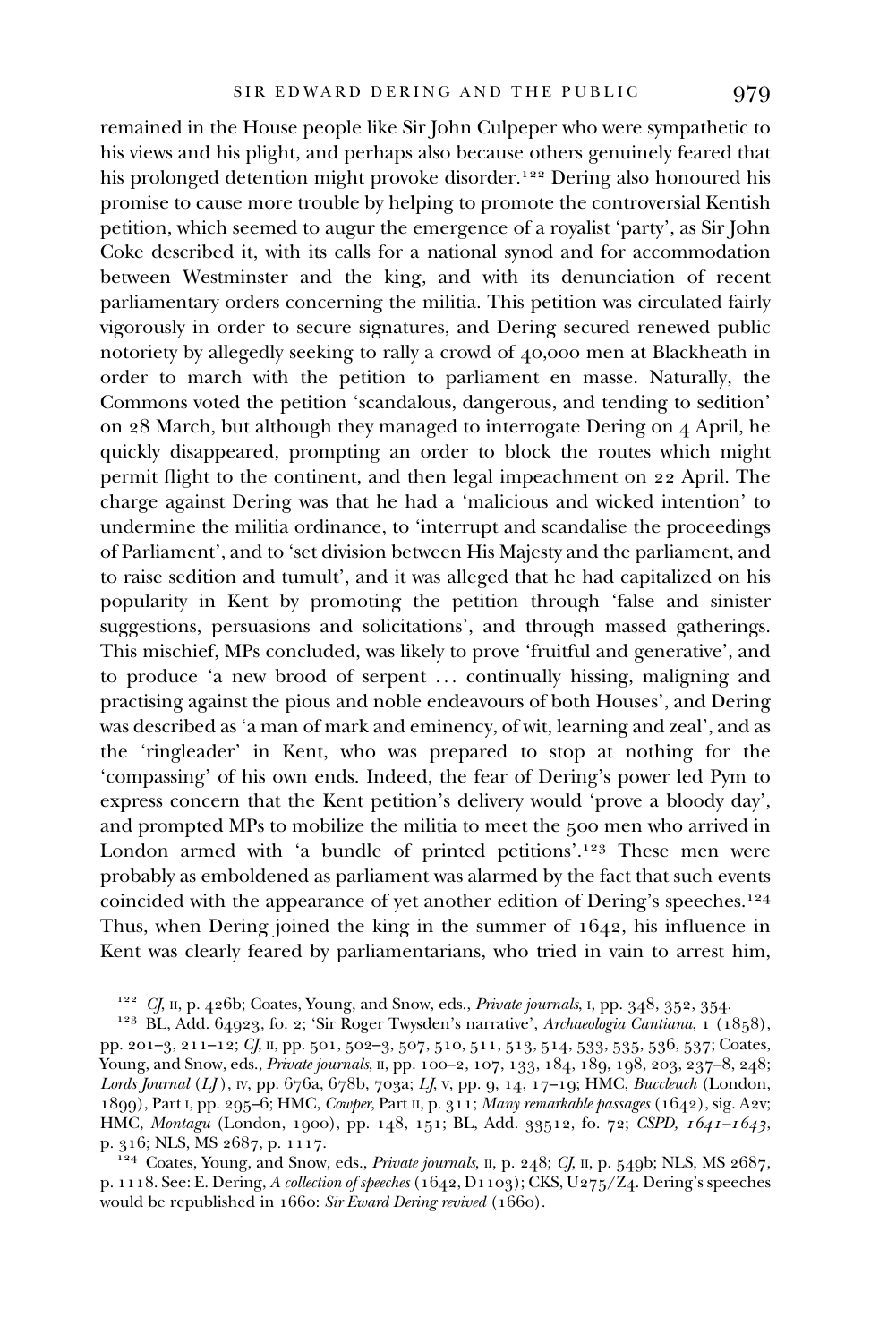and who suggested that he had 'seasoned' the 'chiefest sort' in the region and created a 'malignant and seditious sect', which explains by one John Marston was questioned for threatening to 'stab the heart-blood' of anyone who criticized the Kent petition.<sup>125</sup> Such was Dering's celebrity by this stage that he began to receive plaudits from royalist balladeers, as well as mockery from parliamentarian journalists, one of whom jeered that he might be made archbishop of Canterbury.<sup>126</sup>

Comments by parliamentarian authors are important because they indicate that the political net was beginning to close around Dering and that print was integral to this process. By late  $1642$ , Dering found himself having to travel under an assumed name and to sport a false beard, although even these precautions could not prevent his capture by parliamentarian troops in December  $1642$ . After his escape from custody, Dering made his way to Shrewsbury before pleading with the governor of Warwick Castle to return property he had been forced to leave behind, and it is extremely revealing that a particularly prized possession was his book of speeches, which was preserved in 'a little red box with lock and key'.<sup>127</sup> In the end, however, Dering was made to realize that print, the weapon he had sought to make his own, was likely to be used ruthlessly against him. After brief military service in  $1643$ , which involved raising a regiment for the king, and which may have involved action at Southampton, Newbury and Arundel, Dering grew disillusioned with the Oxford court – some said because he was refused the position as sheriff of Kent – and he returned to Westminster in January  $1644$ , when MPs signalled a willingness to rehabilitate disgruntled royalists.<sup>128</sup> Dering was briefly taken into custody, but was fairly quickly granted liberty after some debate in the Commons, after subscribing the Solemn League and Covenant, and after submitting a contrite petition in which he acknowledged his 'great weakness', his conviction that cavaliers sought 'all possible ways to destroy the liberty of the subject', and his concern about their tolerance of Catholics, even if he could not bring himself to criticize the king personally.<sup>129</sup> Following his release,

<sup>125</sup> HMC, *Hastings* (London, 1930), Part II, p. 87; CJ, II, p. 733; HMC, Fifth report (London,  $(1876)$ , p. 22; A true relation of a brave exploit  $(1642)$ , pp. 4, 7; CKS, U275/F3, U350/C2/99; BL, Add.  $18777$ , fo. 78; A continuation of certaine speciall and remarkable passages,  $5$  (30 Aug.–6 Sept.

1642), p. 6; *LJ*, v, pp. 244-5.<br><sup>126</sup> Bodl. MS Rawl.poet.26, fos. 124v–5; J. De Groot, *Royalist identities* (Basingstoke, 2004), p. 66; *Parliament Scout*, 24 (1–8 Dec. 1643), p. 205.

<sup>127</sup> Lincolnshire Archives, 10ANC/347.<br><sup>128</sup> TNA, C 231/3, p. 25; HMC, *Portland*, Part I, p. 130; HMC, *Bath* (London, 1968), Part IV, p. 353; Huntington Library, San Marino, HA 8060; HMC, Hastings, Part II, p. 118; BL, Add. 64923, fo. 101.<br><sup>129</sup> BL, Harl. 166, fos. 6, 7, 8, 9; Bodl. MS Carte 223, fo. 143; HMC, *Cowper*, Part II, p. 341; *CJ*,

III, pp. 390, 393, 401; Parliament Scout, 33 (2-9 Feb. 1644), pp. 278, 280; A declaration wherein is full satisfaction given concerning Sir Edward Deering (1644), sig. A3; B. Whitelocke, Memorials of the English affairs (4 vols., Oxford, 1853), I, p. 238; Rushworth, ed., Historical collections, v, pp. 383-4; CSPD, 1644, pp. 13, 16.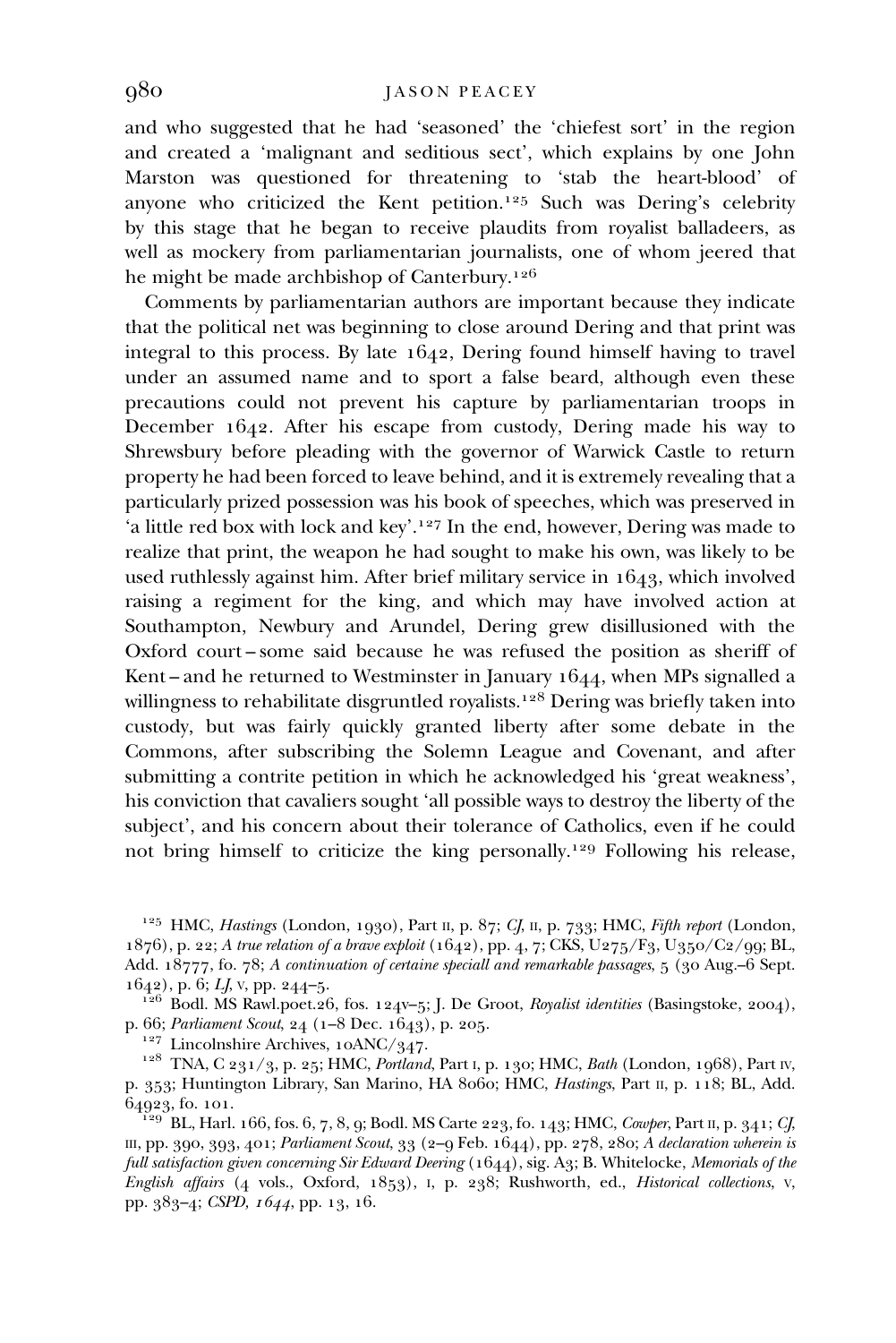event of a royalist victory.

More importantly, Dering's decision to abandon the king enabled parliamentarians to exact very public revenge, and he also faced the deliberate attempt to break his spirit and undermine his reputation, as newsbooks pounced on the humiliation of 'a man of singular wit and learning', and as publishers made available his petition to parliament.<sup>131</sup> More Machiavellian still was the demand by the Kent committee that Dering should publicly recant and denounce royalism. The committee insisted, moreover, that he should produce 'no volume, but an epitome ... a little pamphlet, which will better sink into the common people's brain than any long volume'. Recognizing that Dering had successfully courted public support, they insisted that a popular tract was required, because the populace included 'the men you have misled'. Dering eventually relented, and he promised that 'the pamphlet you command shall go out sudden and unpolished', and that it would 'be a piece of a penny, fit ... for the vulgar'.<sup>132</sup>

#### VIII

Reconstructing Dering's political life thus reveals an early concern with his reputation and a willingness to court popular puritan support to ensure electoral success. The result was that Dering was expected to support reform, and when this appeared to be confirmed by his activity at Westminster, he was inundated with pleas for support and fêted as a godly grandee. Having received plaudits for his speeches and his parliamentary performance, Dering evidently succumbed to public applause and courted popular support among a mass, as well as a literate, audience. He quickly discovered, however, that 'popularity' was a double-edged sword, and that the public could be as quick to censure as they

<sup>132</sup> BL, Stowe 184, fos. 62, 64r-v, 66, 68, 69, 71, 73, 75-7; E. Dering, A declaration by Sir  $Edward$  Dering  $(1644)$ .

 $130$  E. Dering, A discourse of proper sacrifice (Cambridge, 1644); M. Green, ed., Calendar of the proceedings of the committee for compounding (3 vols., London, 1889-93), p. 832; HMC, Hastings, Part II, p. 122; I. G. Philip, ed., Journal of Sir Samuel Luke (3 vols., Oxfordshire Record Society, 1947-53), II, p. 147, III, p. 188. For Dering's financial troubles in Kent, see: CKS, U1107/A13, E43, U350/O13, U350/C2/101; TNA, SP  $23/223$ , p. 638; Bodl. MS Tanner 62, fo. 575; CJ, III, pp. 513, 572, 603; BL, Stowe 184, fos. 78–105, Add. 70887, fos. 14v, 27, 41, 57v.

<sup>&</sup>lt;sup>131</sup> Mercurius Anglicus, 1 (31 Jan.–7 Feb. 1644), p. 5; A declaration wherein is full satisfaction given, sig. A2; Certaine Informations,  $51$  (1-8 Jan. 1644), p. 400; Parliament Scout,  $33$  (2-9 Feb. 1644), pp. 278, 280; Perfect Diurnall, 24 (1-8 Jan. 1644), pp. 188-9; Kingdomes Weekly *Intelligencer*,  $38$  (2-9 Jan.  $1644$ ), p. 296; *Kingdomes Weekly Intelligencer*,  $42$  (30 Jan.–7 Feb.  $1644$ ), pp. 327–8; *Kingdomes Weekly Intelligencer*,  $43$  (7–14 Feb. 1644), p. 331.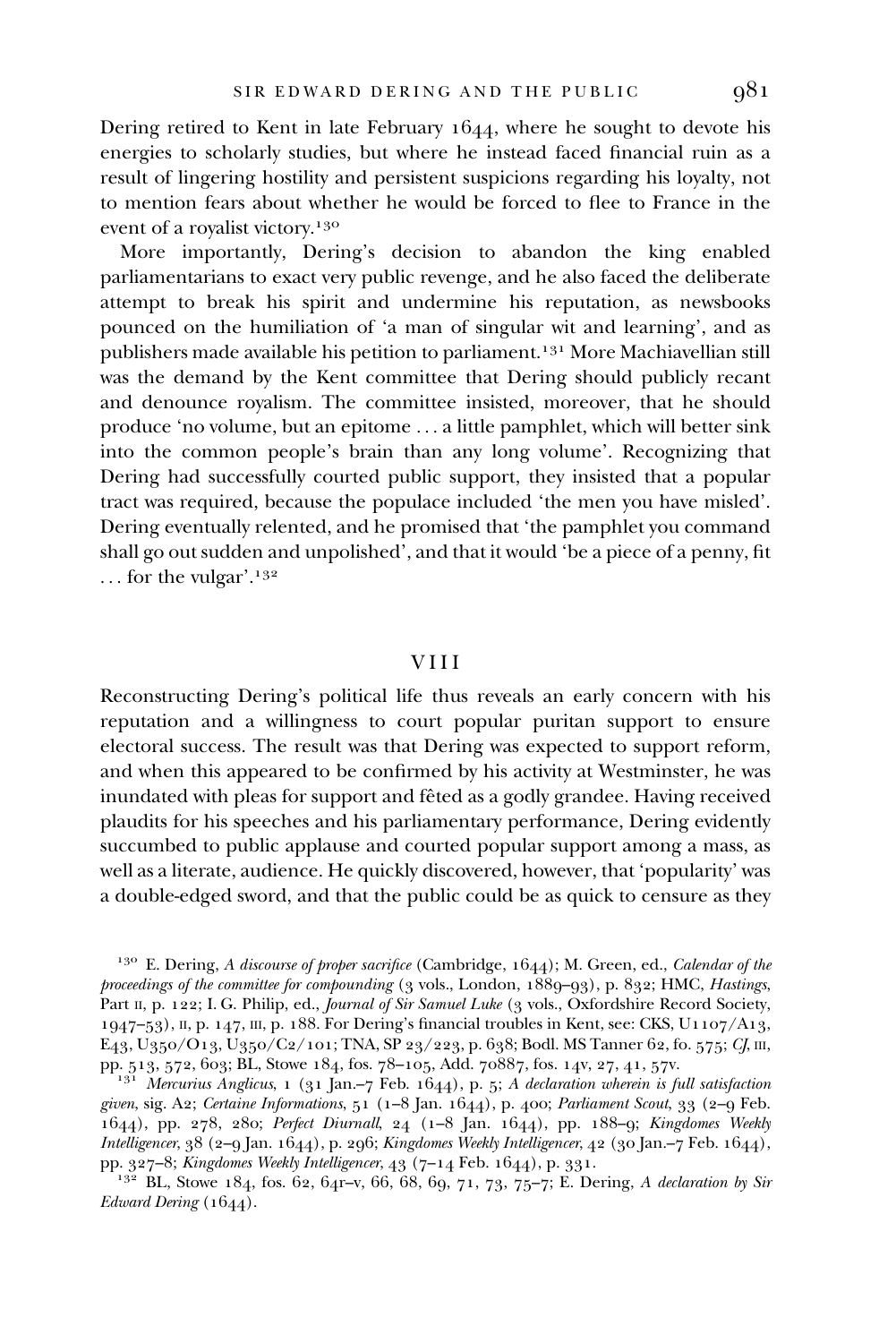were to praise. Under pressure to abolish episcopacy, Dering felt that he had been misunderstood, and so 'defected' from the radical reformers, albeit in ways which demonstrate an ongoing attachment to local supporters, and persistent willingness to listen to their demands. By justifying himself in print, however, Dering became publicly notorious, and an early example of a novel phenomenon: the use of cheap print by political authorities in order to destroy an individual's reputation.

Although Dering may not have been typical of the politicians of his age, there is little indication that the hostility towards him sprang from his attitude towards his constituents. It is likely, indeed, that his career reflected more general trends, and he offers a particularly dramatic example of the speed with which political culture was transformed during the seventeenth century. Having emerged as a client of aristocratic patrons into a life on the fringes of court, Dering became a public and indeed popular figure, through membership of parliament and the medium of print. Dering's political life in the  $164$ os was played out in public, and on a popular stage, and if he was unique in the extent to which this was true, he was certainly not alone. Part of the way in which he differed from other contemporary MPs was in anticipating a trend which became much more obvious in the late  $164$ os, whereby public figures could assume a symbolic popular power on the back of a reputation forged more or less deliberately in print, and who were regarded as potential rallying points for dissent and popular unrest.

Dering's career also, however, highlights changing attitudes towards representation and MPs' relationship with their constituents. By examining Dering's public life alongside his Commons career, it is possible to demonstrate the extent to which the public was interested in, and able to follow, parliamentary proceedings. Contemporaries were aware of his committee activity, and they were able to obtain news of his interventions in debate and to secure copies of manuscript and printed editions of his speeches. What also emerges are fascinating glimpses of a dynamic relationship between the public and its representatives, which scholars have overlooked because of limited archival evidence. Dering's public engaged with his speeches and endeavoured to influence his behaviour in ways which alter our appreciation of parliamentary politics and popular participation. Since the 1620s, it had become increasingly clear that partisanship affected parliamentary elections, that collective parliamentary performance affected electoral chances, and that individual political activity – such as support for the Forced Loan or Ship Money – could have electoral repurcussions. Dering reveals, however, that the parliamentary performance of individual MPs could now be monitored, and that constituents could go some way towards holding their representatives to account. The fact that Dering's constituents could claim some success in influencing him reflects his understanding that the role of MPs involved being responsive to constituents, at least insofar as conscience would allow. Dering may have been unusual in the early  $164\sigma s$ , but perhaps less so thereafter, and it seems more